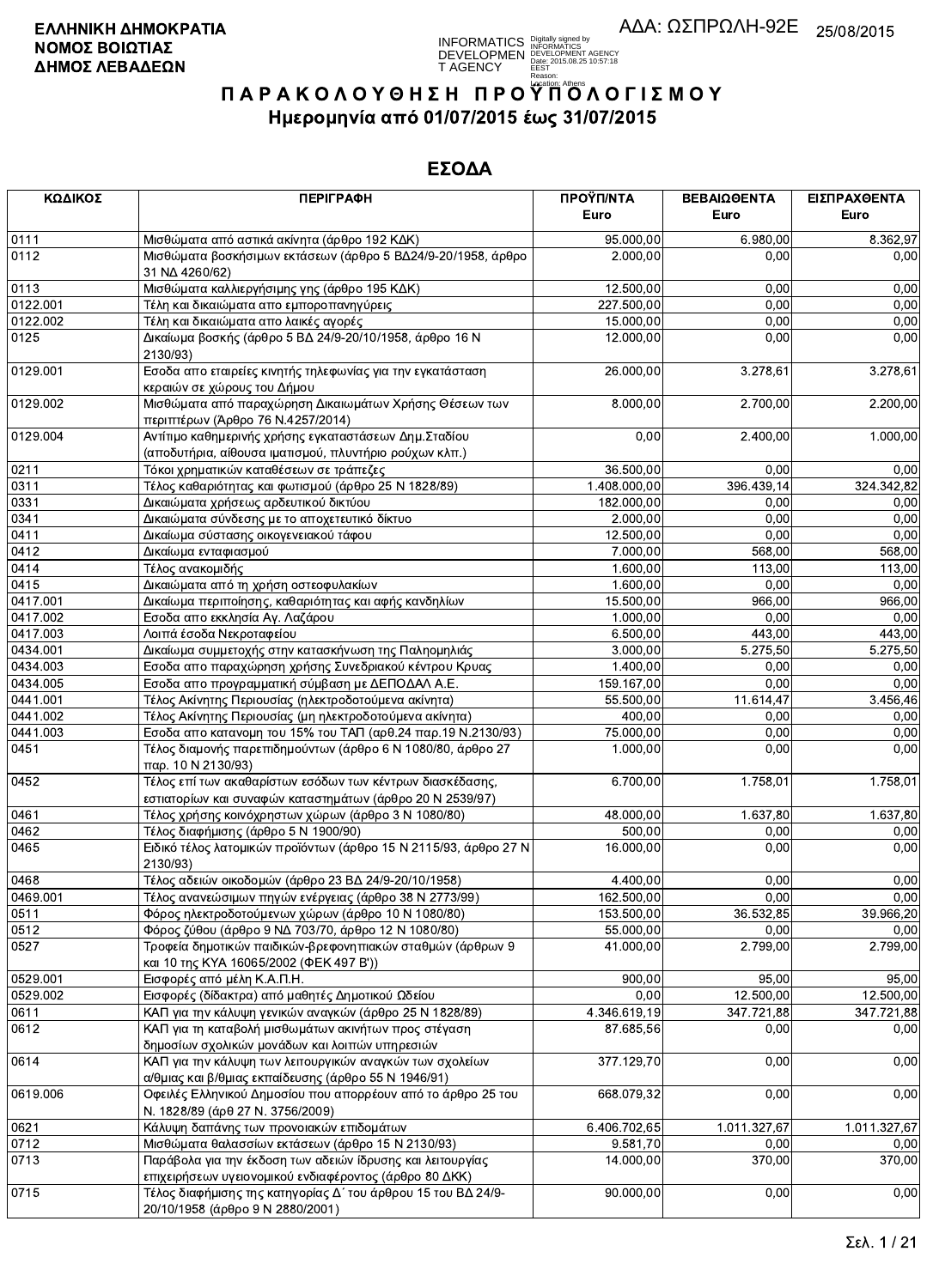| ΚΩΔΙΚΟΣ  | <b>ПЕРІГРАФН</b>                                                                                                                              | ΠΡΟΫΠ/ΝΤΑ<br>Euro | ΒΕΒΑΙΩΘΕΝΤΑ<br>Euro | ΕΙΣΠΡΑΧΘΕΝΤΑ<br>Euro |
|----------|-----------------------------------------------------------------------------------------------------------------------------------------------|-------------------|---------------------|----------------------|
| 1212.002 | Επιχορήγηση για υλοποίηση Ευρωπαικού προγράμματος<br>΄΄Εναρμόνιση οικογενειακής και επαγγελματικής ζωής"                                      | 218.400,00        | 0,00                | 0,00                 |
| 1214.005 | Επιχορήγηση ΥΠ.ΕΣ για κάλυψη δράσεων πολιτικής προστασίας-<br>πυροπροστασίας                                                                  | 83.800,00         | 0,00                | 0,00                 |
| 1219.002 | Επιχορήγηση εκπαιδευτικών προγραμμάτων ΟΑΕΚ-ΛΑΕΚ                                                                                              | 7.000,00          | 0,00                | 0,00                 |
| 1311.001 | ΚΑΠ επενδυτικών δαπανών των δήμων                                                                                                             | 440.280,00        | 0,00                | 0,00                 |
| 1312.001 | Επισκευή και συντήρηση σχολικών κτιρίων (άρθρο 13 Ν 2880/2001)                                                                                | 69.000,00         | 0,00                | 0,00                 |
| 1321.033 | Διαμόρφωση Μονοπατιού και Αποκατάσταση-Στερέωση Τρίχινου                                                                                      | 67.332,55         | 0,00                | 0,00                 |
| 1321.040 | Γεφυριού<br>Επιχορήγηση από ΕΤΠΑ για Ανάπλαση-Ενοποίηση Δικτύου<br>Πεζοδρόμων (Πεζόδρομος οδού Καλιαγκάκη, οδού Μποφίδου,                     | 382.477,72        | 0,00                | 0,00                 |
| 1321.041 | χώρος πρώην ΚΤΕΛ και πεζόδρομια οδού Σπυρίδωνος)<br>Υπογειοποίηση εναερίου δικτύου πεζοδρόμου επι της οδού                                    | 42.733,10         | 0,00                | 0,00                 |
|          | Μπουφίδου                                                                                                                                     |                   |                     |                      |
| 1321.042 | Σωστικές ανασκαφές                                                                                                                            | 1,00              | 0,00                | 0,00                 |
| 1321.206 | Μελέτη Σχεδιου Χωροταξικής και Οικιστικής Οργανωσης Ανοικτής<br>Πόλης Δήμου Χαιρώνειας                                                        | 16.751,67         | 0,00                | 0,00                 |
| 1321.401 | Επιχορήγηση από ΕΤΠΑ για Βελτίωση και Ανάπλαση Κοινόχρηστων<br>χώρων ΤΚ Κορώνειας                                                             | 358.598,58        | 0,00                | 0,00                 |
| 1321.501 | Μελέτη Γενικού Πολεοδομικού Σχεδίου Κοινότητας Κυριακίου                                                                                      | 16.705,75         | 0,00                | 0,00                 |
| 1322.020 | Επιχορήγηση από ΠΔΕ για Αποκατάσταση ζημιών που<br>προκλήθηκαν από θεομηνία στο Δήμο Λεβαδέων                                                 | 74.655,68         | 0,00                | 0,00                 |
| 1322.021 | Επιχορήγηση από Πράσινο Ταμείο για Αποζημίωση ιδιοκτησιών στο                                                                                 | 90.752,00         | 0,00                | 0,00                 |
| 1326.001 | πάρκο Έρκυνας από την οδό Θουκιδίδου εως την οδό Ξενοφώντος<br>Έσοδα από προγραμματική σύμβαση με ΔΕΠΟΔΑΛ ΑΕ για την                          | 380.121,00        | 0,00                | 0,00                 |
| 1326.002 | προμήθεια εξοπλισμού 1ης Διαχειριστικής Ενότητας Ν Βοιωτίας<br>Έσοδα από προγραμματική σύμβαση με ΔΕΠΟΔΑΛ ΑΕ για την                          | 407.939,60        | 0,00                | 0,00                 |
|          | Λειτουργική και Περιβαλλοντική Αναβάθμιση ΧΥΤΑ Λιβαδειάς                                                                                      |                   |                     |                      |
| 1328.002 | Λειτουργική και Περιβαλλοντική Αναβάθμιση Χ.Υ.Τ.Α. Λιβαδειάς                                                                                  | 1.440.005,08      | 0,00                | 0,00                 |
| 1328.003 | Προμήθεια ενός (1) Θρυμματιστή (εξοπλισμός διαχ. στερεών<br>αποβλήτων 1ης διαχειρ. ενότητας Ν. Βοιωτίας)                                      | 340.000,00        | 0,00                | 0,00                 |
| 1328.005 | Προμήθεια ενός (1) εκσκαφέα φορτωτή (εξοπλισμός διαχ. στερεών<br>αποβλήτων 1ης διαχειρ. ενότητας Ν. Βοιωτίας)                                 | 86.000,00         | 0,00                | 0,00                 |
| 1328.016 | Βελτίωση και Ανάπλαση Κοινόχρηστων Χώρων Οικισμού Ελικώνα                                                                                     | 550.000,00        | 0,00                | 0,00                 |
| 1328.019 | Βελτίωση υφιστάμενου αρδευτικού έργου του Δ.Δ. Λαφυστίου Δήμου<br>Λεβαδέων                                                                    | 103.202,00        | 0,00                | 0,00                 |
| 1328.401 | Μελέτη Έργων Ανακατασκευής Εσωτερικού Δικτύου, Έργων<br>Προσαγωγής Ακαθάρτων και Εγκατάστασης Επεξεργασίας Λυμάτων<br>(Ε.Ε.Λ.) Αγίου Γεωργίου | 76.157,81         | 0,00                | 0,00                 |
| 1328.502 | Μελέτη Αποχέτευσης-Προσαγωγής Ακαθάρτων και Εγκατάστασης<br>Επεξεργασίας Λυμάτων (Ε.Ε.Λ.) Οικισμού Κυριακίου                                  | 11.664,13         | 0,00                | 0,00                 |
| 1328.503 | Αγορά εδαφικών εκτάσεων Οικισμού Κυριακίου                                                                                                    | 5.000,00          | 0,00                | 0,00                 |
| 1511     | Προσαυξήσεις εκπρόθεσμης καταβολής χρεών (άρθρο 6 ΝΔ 356/74,                                                                                  | 60.000,00         | 3.547,64            | 3.547,64             |
| 1512     | άρθρο 16 Ν 2130/93)<br>Πρόστιμα του ΚΟΚ, του ΝΔ 805/71 και του ΑΝ 170/67 (άρθρο 31 Ν<br>2130/93)                                              | 58.000,00         | 110,00              | 110,00               |
| 1514     | Πρόστιμα ανέγερσης και διατήρησης αυθαιρέτων κατασκευών (άρθρο<br>12 N 1647/86)                                                               | 20.000,00         | 0,00                | 0,00                 |
| 1519     | Λοιπά πρόστιμα και χρηματικές ποινές επιβαλλόμενες βάσει ειδικών<br>διατάξεων                                                                 | 3.000,00          | 0,90                | 0,90                 |
| 1522     | Παράβολα υποβαλλόμενα για την χορήγηση διευκολύνσεων<br>τμηματικής καταβολής χρεών (άρθρο 18 Ν 2648/98)                                       | 500,00            | 0,00                | 0,00                 |
| 1629     | Λοιπά έσοδα από δαπάνες πραγματοποιηθείσες για λογαριασμό                                                                                     | 5.000,00          | 0,00                | 0,00                 |
| 1699.001 | τρίτων<br>Εσοδα απο κατασκευή παραγκών και ηλεκτροδότησης αυτών στην                                                                          | 35.000,00         | 0,00                | 0,00                 |
|          | Εμποροπανήγυρη                                                                                                                                |                   |                     |                      |
| 1699.003 | Λοιπά έκτακτα έσοδα που δεν εντάσσονται στις πιο πάνω τάξεις                                                                                  | 1.000,00          | 0,00                | 0,00                 |
| 1699.006 | Έκτακτα Έσοδα από εράνους της Ιεράς Μητρόπολης Θηβών και<br>Λεβαδείας (2% επί του ακαθαρίστου προιόντος)                                      | 1.200,00          | 0,00                | 0,00                 |
| 2111     | Τακτικά έσοδα από τέλη καθαριότητας και ηλεκτροφωτισμού                                                                                       | 383.800,00        | 0,00                | 97.731,18            |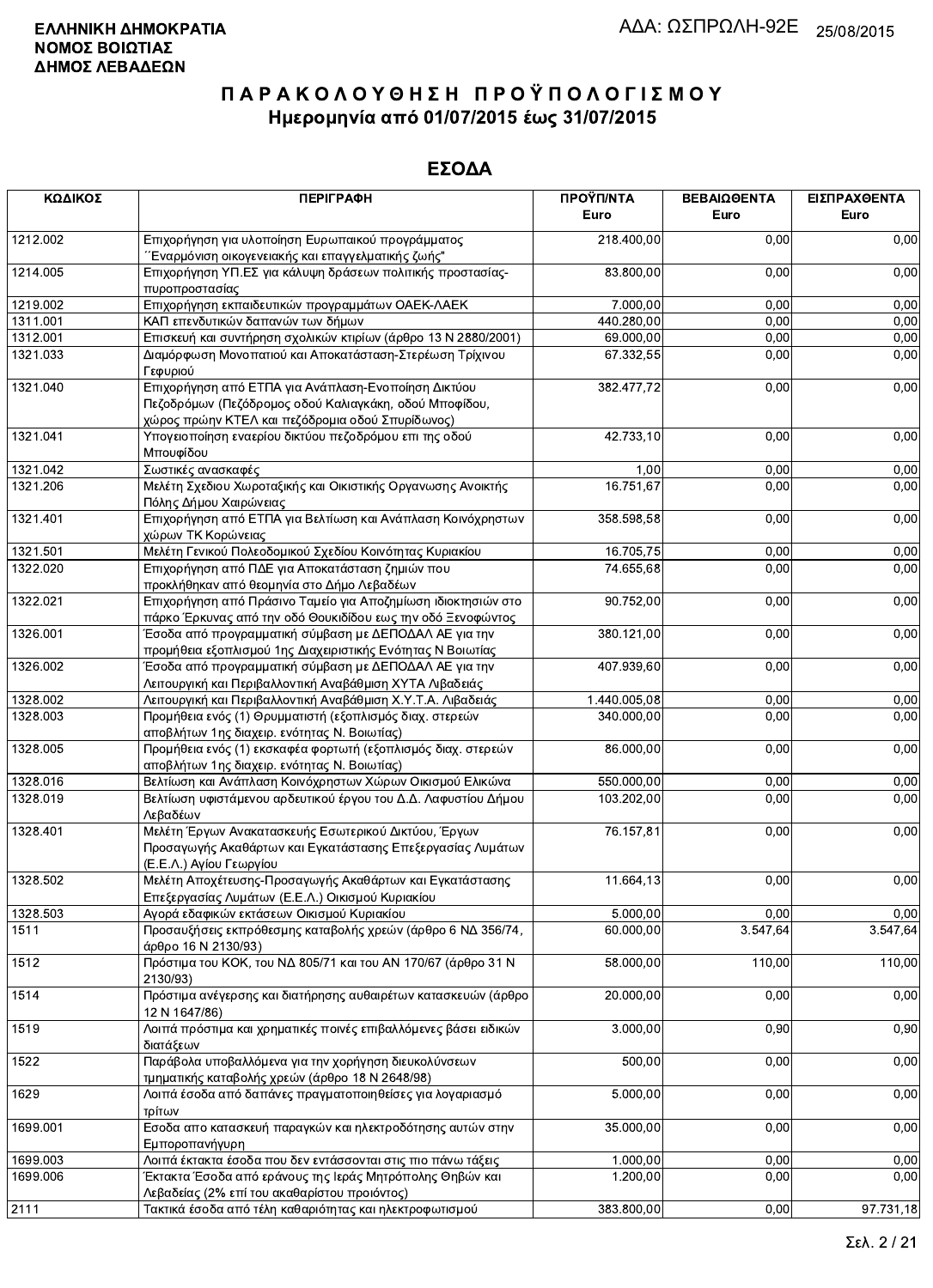| ΚΩΔΙΚΟΣ      | <b>ПЕРІГРАФН</b>                                               | ΠΡΟΫΠ/ΝΤΑ               | ΒΕΒΑΙΩΘΕΝΤΑ        | ΕΙΣΠΡΑΧΘΕΝΤΑ        |
|--------------|----------------------------------------------------------------|-------------------------|--------------------|---------------------|
|              |                                                                | Euro                    | Euro               | Euro                |
| 2113         | Τακτικά έσοδα από τέλη και δικαίωματα άρδευσης                 | 1.000,00                | 4.084,07           | 0,00                |
| 2115.001     | Τέλος Ακίνητης περιουσίας (ηλεκτροδοτούμενα ακίνητα)           | 16.300,00               | 0,00               | 13.743,90           |
| 2115.002     | Τέλος Ακίνητης περιουσίας (μη ηλεκτροδοτούμενα ακίνητα)        | 70.000,00               | 37,42              | 4.350,13            |
| 2118         | Τακτικά έσοδα επί των ακαθαρίστων εσόδων επιτηδευματιών        | 9.000,00                | 0,00               | 0,00                |
| 2119.001     | Φόρος ηλεκτροδούμενων χώρων (άρθ. 10 Ν. 1080/80) Π.Ο.Ε.        | 40.300,00               | 0,00               | 4.723,25            |
| 2119.004     | Τέλος χρήσης κοινοχρήστων χώρων Π.Ο.Ε.                         | 2.000,00                | 0,00               | 0,00                |
| 2119.011     | Απο μισθώματα αστικών ακινήτων                                 | 0,00                    | 1.965,00           | 0,00                |
| 2119.012     | Τέλη και δικαιώματα απο λαική αγορά                            | 12.000,00               | 0,00               | 0,00                |
| 2119.021     | Αντίτιμο καθημερινής χρήσης εγκαταστάσεων Δημ. Σταδίου         | 0,00                    | 400,00             | 400,00              |
|              | (αποδυτήρια, αίθουσα ιματισμού, πλυντήριο ρούχων κλπ.)         |                         |                    |                     |
| 2211.001     | Πρόστιμα παραβάσεων Κ.Ο.Κ. - Ελεγχόμενης στάθμευσης Π.Ο.Ε.     | 17.500,00               | 120,00             | 318,92              |
| 2211.002     | Λοιπά πρόστιμα                                                 | 2.000,00                | 0,00               | 0,00                |
| 2212.001     | Πρόστιμα ανέγερσης-διατήρησης αυθαιρέτων                       | 7.500,00                | 0,00               | 0,00                |
| 3211         | Τέλη καθαριότητας και ηλεκτροφωτισμού                          | 593.751,33              | 0,00               | 107,37              |
| 3212         | Τέλη και δικαιώματα ύδρευσης                                   | 214.779,92              | 0,00               | 372,67              |
| 3213         | Τέλη και δικαιώματα άρδευσης                                   | 135.033,88              | 0,00               | 4.408,05            |
| 3214         | Τέλη και δικαιώματα αποχέτευσης                                | 18.079,75               | 0,00               | 58,27               |
| 3215         | Τέλος ακίνητης περιουσίας                                      | 58.252,26               | 0,00               | 1.337,60            |
| 3217         | Εισφορά λόγω ένταξης ή επέκτασης πολεοδομικών σχεδίων          | 10.825,49               | 0,00               | 0,00                |
| 3218         | Τακτικά έσοδα επί των ακαθαρίστων εσόδων επιτηδευματιών        | 871.904,98              | 0,00               | 7.418,97            |
| 3219.001     | Απο δικαιώματα και μισθώματα βοσκήσιμων εκτάσεων               | 15.129,97               | 0,00               | 0,00                |
| 3219.003     | Απο δικαιώματα νεκροταφείων                                    | 19.017,11               | 0,00               | 132,01              |
| 3219.004     | Απο τέλη χρήσης κοινόχρηστων δημοτικών χώρων και απο           | 127.187,83              | 0,00               | 913,54              |
|              | παραχώρηση δικαιωμάτων χρήσης θέσεων των περιπτέρων            |                         |                    |                     |
| 3219.005     | Απο δικαιώματα Σφαγείων                                        | 5.105,59                | 0,00               | 45,62               |
| 3219.006     | Απο τέλη και μισθώματα λατομείων                               | 90.838,54               | 0,00               | 0,00                |
| 3219.008     | Απο δικαιώματα χρήσης Χ.Υ.Τ.Α.                                 | 71.240,59               | 0,00               | 32,15               |
| 3219.009     | Απο δικαιώματα συμμετοχής στην Κατασκήνωση                     | 10.386,21               | 0,00               | 16,98               |
| 3219.010     | Απο τέλη και δικαιώματα λαικών αγορών                          | 154.591,11              | 0,00               | 3.066,00            |
| 3219.011     | Απο φόρο ηλεκτροδοτούμενων χώρων (άρθ. 10 Ν. 1080/80)          | 56.292,52               | 0,00               | 0,00                |
| 3219.012     | Απο προγραμματική σύμβαση με ΔΕΠΟΔΑΛ Α.Ε. (ΦΟΔΣΑ)              | 5.407,48                | 0,00               | 0,00                |
| 3219.013     | Απο μισθώματα αστικών ακινήτων                                 | 430.315,54              | 0,00               | 1.573,20            |
| 3219.014     | Απο μισθώματα καλλιεργήσιμης γής                               | 22.212,66               | 0,00               | 23,06               |
| 3219.015     | Απο μισθώματα θαλασσίων εκτάσεων                               | 9.581,70                | 0,00               | 0,00                |
| 3219.017     | Λοιπές περιπτώσεις                                             | 12.678,28               | 0,00               | 42,43               |
| 3219.018     | Απο εισφορές για τροφεία παιδικών και βρεφονηπιακών σταθμών    | 19.712,94               | 0,00               | 78,76               |
| 3219.019     | Απο κρατήσεις υπέρ Δημοσίου                                    | 26.803,32               | 0,00               | 0,00                |
| 3219.020     | Από Μισθώματα παραχώρησης Δικαιωμάτων Χρήσης Θέσεων των        | 22.040,66               | 0,00               | 0,00                |
|              | περιπτέρων (Άρθρο 76 Ν.4257/2014)                              |                         |                    |                     |
| 3221.001     | Απο πρόστιμα παραβάσεων Κ.Ο.Κ.-Ελεγχόμενης στάθμευσης          | 613.930,23              | 0,00               | 1.117,08            |
| 3221.002     | Απο διάφορα πρόστιμα κλπ έκτακτα έσοδα                         | 141.867,81              | 0,00               | 1.023,88            |
| 3221.003     | Απο αποζημιώσεις καταβληθείσες για λογαριασμό των υπόχρεων,    | 93.293,38               | 0,00               | 129,05              |
|              | λόγω προσκύρωσης ή ρυμοτόμησης ακινήτων (άρθρο 26 Ν            |                         |                    |                     |
|              | 1828/89)                                                       |                         |                    |                     |
| 3221.004     | Από προγραμματική σύμβαση με ΔΕΠΟΔΑΛ για ΦΠΑ                   | 86.595,00               | 0,00               | 0.00                |
| 4111         | Εισφορά υπέρ του Δημοσίου στις αποδοχές και τα έξοδα           | 200.000,00              | 14.551,62          | 14.551,62           |
|              | παράστασης                                                     |                         |                    |                     |
| 4121         | Φόροι μισθωτών υπηρεσιών                                       | $\overline{250.000,00}$ | 18.505,56          | 18.505,56           |
| 4122         | Φοροί και χαρτόσημο Δημάρχων Αντιδημάρχων μελών Δημοτικών      | 7.000,00                | 210,72             | 210.72              |
|              | Συμβουλίων και λοιπών συλλονικών οργάνων                       |                         |                    |                     |
| 4123         | Φόρων προμηθευτών εργολάβων ελ. Επαγγελματιών κ.λ.π.           | 130.000,00              | 7.903,82           | 7.903,82            |
| 4124         | Λοιπές κρατήσεις υπέρ του Δημοσίου                             | 90.000,00               | 341,59             | 276,98              |
| 4131         | Εισφορές σε ασφαλιστικούς οργανισμούς και ταμεία               | 1.350.000,00            | 99.210,10          |                     |
|              |                                                                | 3.500,00                |                    | 99.210,10<br>147,78 |
| 4132<br>4141 | Εισφορά για το εφάπαξ βοήθημα του Ν 103/75                     | 91.000,00               | 147,78<br>5.788,21 | 5.788,21            |
|              | Κρατήσεις στις αποδοχές για την εξόφληση δανείων του Τ.Π. & Δ. |                         |                    |                     |
| 4142         | Λοιπές κρατήσεις υπέρ τρίτων                                   | 270.000,00              | 15.989,46          | 15.989,46           |
| 4211         | Επιστροφή χρημάτων από υπολόγους χρηματικών ενταλμάτων         | 5.000,00                | 0,00               | 0,00                |
| 4212         | προπληρωμής<br>Επιστροφή πάνιας προκαταβολής                   | 29.000.00               | 0.00               | 0.00                |
|              |                                                                |                         |                    |                     |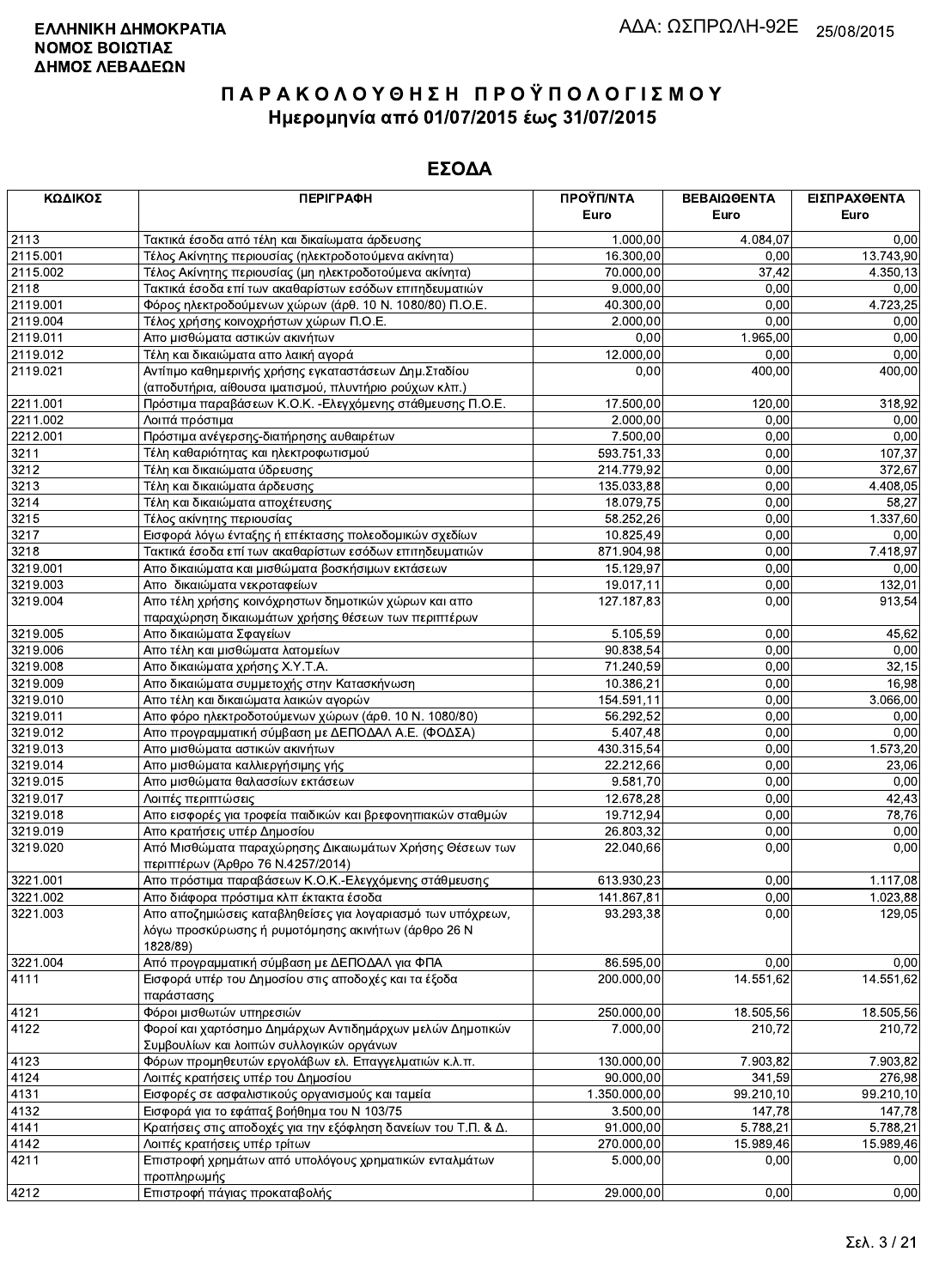### ΕΣΟΔΑ

| ΚΩΔΙΚΟΣ | <b>ПЕРІГРАФН</b>                                                                                                                         | ΠΡΟΫΠ/ΝΤΑ<br>Euro | ΒΕΒΑΙΩΘΕΝΤΑ<br>Euro | ΕΙΣΠΡΑΧΘΕΝΤΑ<br>Euro |
|---------|------------------------------------------------------------------------------------------------------------------------------------------|-------------------|---------------------|----------------------|
| 4213    | Επιστροφή αχρεωστήτως καταβληθέντων χρηματικών ποσών<br>(άρθρο 26 Ν 318/69, Αποφ. Υπ. Οικον. 2081241/11652/1997)                         | 100.000,00        | 17.624,16           | 1.813,00             |
| 4219    | Επιστροφή εν γένει χρημάτων                                                                                                              | 45.000,00         | 0,00                | 0,00                 |
| 5111    | Χρηματικό υπόλοιπο προερχόμενο από τακτικά έσοδα για την<br>κάλυψη υποχρεώσεων παρελθόντων ετών                                          | 406.871,80        | 0,00                | 0,00                 |
| 5112    | Χρηματικό υπόλοιπο προερχόμενο από τακτικά έσοδα για την<br>κάλυψη έργων του Π.Δ.Ε. ή πιστώσεις προοριζόμενες για δημόσιες<br>επενδύσεις | 170.769,02        | 0,00                | 0,00                 |
| 5113    | Χρηματικό υπόλοιπο προερχόμενο απο τακτικά έσοδα για την<br>κάλυψη ειδικευμένων δαπανών                                                  | 355 574,14        | 0,00                | 0,00                 |
| 5119    | Χρηματικό υπόλοιπο προερχόμενο απο τακτικά έσοδα για την<br>κάλυψη εν γένει δαπανών του Δήμου                                            | 258.000,00        | 0,00                | 0,00                 |
| 5121    | Χρηματικό υπόλοιπο προερχόμενο από έκτακτα έσοδα για την<br>κάλυψη υποχρεώσεων παρελθόντων ετών                                          | 66.082,50         | 0,00                | 0,00                 |
| 5122    | Χρηματικό υπόλοιπο προερχόμενο από έκτακτα έσοδα για την<br>κάλυψη έργων του Π.Δ.Ε. ή πιστώσεις προοριζόμενες για δημόσιες<br>επενδύσεις | 789.087,00        | 0.00                | 0,00                 |
| 5123    | Χρηματικό υπόλοιπο προερχόμενο απο έκτακτα έσοδα για την<br>κάλυψη ειδικευμένων δαπανών                                                  | 83.647,20         | 0,00                | 0,00                 |
|         | ΣΥΝΟΛΑ                                                                                                                                   | 29.507.030.53     | 2.036.057.98        | 2.079.401.78         |

|        | ΚΩΔΙΚΟΣ  | <b>ПЕРІГРАФН</b>                                                                                            | ΠΡΟΫΠ/ΝΤΑ  | <b>ENTAΛΘΕΝΤΑ</b> | ΠΛΗΡΩΘΕΝΤΑ |
|--------|----------|-------------------------------------------------------------------------------------------------------------|------------|-------------------|------------|
|        |          |                                                                                                             | Euro       | Euro              | Euro       |
| 00     | 6031     | Τακτικές αποδοχές (περιλαμβάνονται βασικός μισθός, δώρα εορτών, γενικά και<br>ειδικά τακτικά επιδόματα)     | 101.388,00 | 9.872,06          | 4.796,00   |
| $00\,$ | 6053.001 | Εργοδ. εισφορές ΙΚΑ υπαλλήλων ειδικών θέσεων                                                                | 10.495,00  | 1.358.29          | 111,61     |
| 00     | 6053.002 | Εργοδ. εισφορές Ταμείου Νομικών                                                                             | 6.233,00   | 74,10             | 74,10      |
| 00     | 6053.003 | Εργοδοτικές εισφορές υπέρ ΤΣΜΕΔΕ                                                                            | 4.511,00   | 378.57            | 378,57     |
| 00     | 6053.004 | Εργοδοτικές εισφορές υπέρ ΤΣΜΕΔΕ (επικουρικό)                                                               | 1.016,00   | 85.20             | 85,20      |
| $00\,$ | 6053.005 | Εργοδοτικές εισφορές υπέρ ΚΥΤ                                                                               | 1.456,00   | 122.12            | 122,12     |
| $00\,$ | 6056     | Ετήσια εισφορά στο ΤΠΔΚΥ-ΤΕΑΔΚΥ (άρθρα 3 Ν 1726/44, 30 Ν 2262/52, 100<br>ΝΔ 4260/61 και 33 ΝΔ 5441/66)      | 285.783,00 | 23.800,00         | 23.800,00  |
| 00     | 6073     | Δαπάνες επιμόρφωσης προσωπικού και συμμετοχής σε συνέδρια και<br>σεμινάρια                                  | 9.000,00   | 0,00              | 0,00       |
| 00     | 6116     | Αμοιβές δικαστικών επιμελητών                                                                               | 6.000,00   | 0.00              | 0,00       |
| 00     | 6121.001 | Αντιμισθία δημάρχου ή προέδρου κοινότητας αντιδημάρχου και προέδρου<br>δημοτικού συμβουλίου (Άρθρο 175 ΔΚΚ) | 123.120,00 | 10.260,00         | 10.260,00  |
| 00     | 6121.002 | Αντιμισθία συμπαραστάτη του δημότη και της επιχείρησης                                                      | 7.200,00   | 0,00              | 0,00       |
| 00     | 6123     | Έξοδα κίνησης προέδρων Τοπικών Συμβουλίων (άρθρο 4 Ν 2539/97)                                               | 87.600,00  | 7.300,00          | 7.300,00   |
| 00     | 6126.008 | Εργοδοτικές εισφορές υπέρ ΙΚΑ-ΕΤΕΑ                                                                          | 10.080,00  | 839.96            | 839,96     |
| 00     | 6151     | Δικαιώματα τρίτων (ΔΕΗ κλπ) από την είσπραξη τελών και φόρων                                                | 66.000,00  | 11.871,14         | 11.871,14  |
| 00     | 6221     | Ταχυδρομικά τέλη                                                                                            | 20.000,00  | 1.662,78          | 77,58      |
| 00     | 6222     | Τηλεφωνικά, τηλεγραφικά και τηλετυπία τέλη εσωτερικού                                                       | 30.000,00  | 1.629.00          | 3.627,00   |
| 00     | 6223     | Κινητή Τηλεφωνία                                                                                            | 6.240,00   | 0,00              | 0,00       |
| 00     | 6331.001 | Λοιποί φόροι και τέλη                                                                                       | 10.000,00  | 0,00              | 0.00       |
| 00     | 6421     | Οδοιπορικά έξοδα και αποζημίωση μετακινούμενων αιρετών                                                      | 3.000,00   | 0,00              | 0,00       |
| 00     | 6451.001 | Συνδρομές σε εφημερίδες - περιοδικά                                                                         | 1.000,00   | 0.00              | 0.00       |
| 00     | 6451.002 | Συνδρομή σε νομικές βάσεις δεδομένων                                                                        | 4.000,00   | 1.045,50          | 0,00       |
| $00\,$ | 6463     | Έξοδα λοιπών δημοσιεύσεων                                                                                   | 1.500,00   | 0,00              | 0,00       |
| $00\,$ | 6492     | Δικαστικά έξοδα και έξοδα εκτέλεσης δικαστικών αποφάσεων ή<br>συμβιβαστικών πράξεων                         | 20.000,00  | 4.608.80          | 1.650,00   |
| 00     | 6494     | Έξοδα συμβολαιογράφων και δικαστικών επιμελητών                                                             | 2.000,00   | 0.00              | 0.00       |
| 00     | 6511     | Τόκοι δανείων εσωτερικού                                                                                    | 177.205,00 | 16.109,46         | 16.109,46  |
| 00     | 6515     | Αμοιβές και προμήθειες τραπεζών                                                                             | 4.000,00   | 599,69            | 0,00       |
| 00     | 6521     | Τόκοι δανείων εσωτερικού                                                                                    | 118.705,00 | 10.791,30         | 10.791,30  |
| 00     | 6711.001 | Μεταβιβάσεις σε σχολικές επιτροπές για λειτουργικές δαπάνες                                                 | 377.129.70 | 0.00              | 0,00       |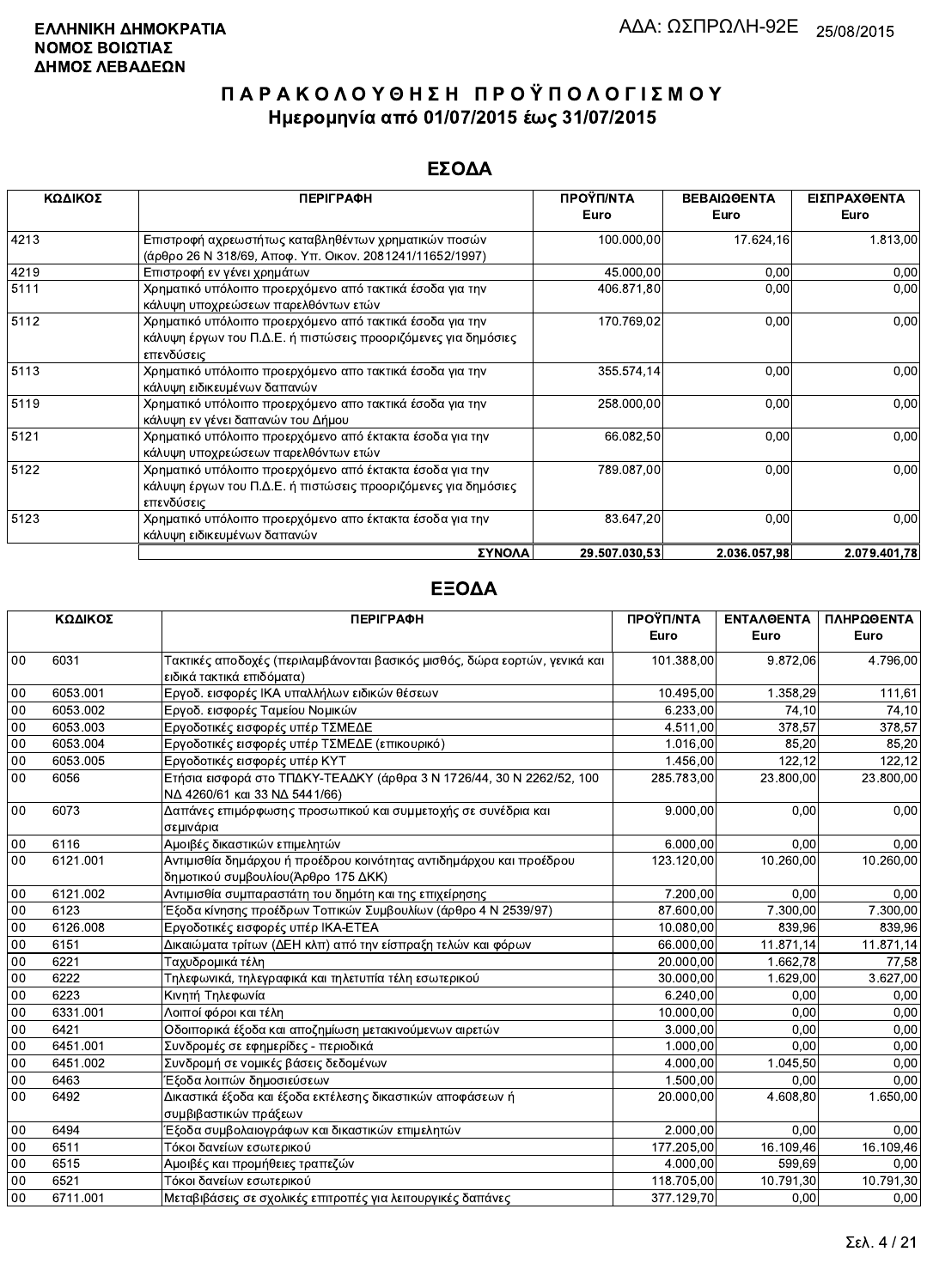|        | ΚΩΔΙΚΟΣ  | <b>ПЕРІГРАФН</b>                                                                                                          | ΠΡΟΫΠ/ΝΤΑ<br>Euro | ΕΝΤΑΛΘΕΝΤΑ<br>Euro | ΠΛΗΡΩΘΕΝΤΑ<br>Euro |
|--------|----------|---------------------------------------------------------------------------------------------------------------------------|-------------------|--------------------|--------------------|
| $00\,$ | 6711.003 | Μεταβιβάσεις σε σχολικές επιτροπές για έργα επισκευής και συντήρησης<br>σχολικών κτιρίων                                  | 69.000,00         | 0,00               | 0,00               |
| $00\,$ | 6715.010 | Επιχορήγηση Αθλητικού Πολιτιστικού Οργανισμού Δήμου Λεβαδέων<br>(ΑΠΟΔΗΛ)                                                  | 280.000,00        | 0,00               | 0,00               |
| $00\,$ | 6721.001 | Εισφορά υπέρ συνδέσμου Δήμων και Κοινοτήτων Προστασιας & Ορθολογικής<br>Ανάπτυξης τιυ Κορινθιακού Κόλπου (ΣΠΟΑΚ) ο 'Αριων | 7.184,50          | 0,00               | 0,00               |
| 00     | 6722     | Εισφορά για την εξασφάλιση μέσων προστασίας άμαχου πληθυσμού                                                              | 9.526,10          | 0.00               | 0,00               |
| 00     | 6723     | Κράτηση 0,50% υπέρ λογαριασμού του άρθρου 68 ΝΔ 3033/54                                                                   | 47.630,47         | 520,46             | 520,46             |
| 00     | 6725     | Εισφορά υπέρ ΤΠΟΕΚΕ                                                                                                       | 750,00            | 0,00               | 0,00               |
| 00     | 6726.001 | Υπέρ δήμων και κοινοτήτων απο το Τέλος Ακίνητης Περιουσίας (15% επι των<br>εισπράξεων - Ν. 2130/93)                       | 30.067,84         | 2.165,09           | 2.165,09           |
| 00     | 6733     | Καταβολή χρηματικών βοηθημάτων σε άπορους δημότες                                                                         | 20.000,00         | 0,00               | 0,00               |
| 00     | 6735     | Επιχορηγήσεις σε πολιτιστικούς συλλόγους και σωματεία                                                                     | 10.100,00         | 0,00               | 0,00               |
| 00     | 6737.001 | Χρηματοδότηση Κοινοφελούς Επιχείρησης Δήμου Λεβαδέων                                                                      | 20.000,00         | 0.00               | 0.00               |
| 00     | 6739.001 | Βοηθήματα ένδειας για την αντιμετώπιση άμεσων βιοτικών αναγκών                                                            | 10.000,00         | 0,00               | 0,00               |
| $00\,$ | 6821.001 | Φορολογικά πρόστιμα και προσαυξήσεις χρήσης                                                                               | 1.500,00          | 0.00               | 0,00               |
| 00     | 6823.001 | Τόκοι υπερημερίας χρήσης                                                                                                  | 60.000,00         | 3.216,54           | 16.929,00          |
| 10     | 6011     | Τακτικές αποδοχές (περιλαμβάνονται βασικός μισθός, δώρα εορτών, γενικά και<br>ειδικά τακτικά επιδόματα)                   | 975.613,00        | 80.353,39          | 80.353,39          |
| 10     | 6012.001 | Αποζημίωση υπερωριακής εργασίας μονίμων υπαλλήλων                                                                         | 1.615,00          | 0,00               | 0,00               |
| 10     | 6012.002 | Αμοιβή υπαλλήλων που ασκούν καθήκοντα ληξιάρχου                                                                           | 3.840,00          | 190,76             | 285,40             |
| 10     | 6012.003 | Αμοιβή υπαλλήλου που τηρεί τα πρακτικά του Δημοτικού Συμβουλίου                                                           | 950,00            | 59,36              | 59,36              |
| 10     | 6012.004 | Αμοιβή υπαλλήλων για την γραμματειακή υποστήριξη των συμβουλίων των<br>τοπικών και δημοτικών κοινοτήτων                   | 4.463,00          | 139,29             | 405,17             |
| 10     | 6021.002 | Τακτικές αποδοχές υπαλλήλων με σύμβαση αορίστου χρόνου                                                                    | 239.994,00        | 22.147,44          | 23.273,74          |
| 10     | 6051.001 | Εργοδοτικές εισφορές ΙΚΑ μονίμων διοικητικών-οικονομικών υπηρεσιών                                                        | 7.196,00          | 573,28             | 573,28             |
| 10     | 6051.002 | Εργοδοτικές εισφορές ΤΥΔΚΥ μονίμων διοικητικών-οικονομικών υπηρεσιών                                                      | 114.962,00        | 9.362,58           | 9.407,68           |
| 10     | 6051.003 | Εργοδοτικές εισφορές ΤΑΔΚΥ ΤΕΑΔΥ μονίμων διοικητικών-οικονομικών<br>υπηρεσιών                                             | 27.170,00         | 2.055,15           | 2.068,89           |
| 10     | 6051.004 | Εργοδοτικές εισφορές ΤΣΜΕΔΕ μονίμων διοικητικών-οικονομικών υπηρεσιών                                                     | 3.541,00          | 295,06             | 295,06             |
| 10     | 6051.005 | Εργοδοτικές εισφορές ΤΣΜΕΔΕ (ΕΠΙΚΟΥΡΙΚΟ) μονίμων διοικητικών-<br>οικονομικών υπηρεσιών                                    | 797,00            | 66,41              | 66,41              |
| 10     | 6051.006 | Εργοδοτικές εισφορές ΚΥΤ μονίμων διοικητικών-οικονομικών υπηρεσιών                                                        | 1.143,00          | 95,18              | 95,18              |
| 10     | 6051.007 | Εργοδοτικές εισφορές Τ.Σ.Κ.Υ μονίμων διοικητικών-οικονομικών υπηρεσιών                                                    | 17.367,00         | 1.316,24           | 1.316,24           |
| 10     | 6051.008 | Εργοδοτικές εισφορές τακτικών υπαλλήλων υπέρ ΟΠΑΔ                                                                         | 2.052,00          | 210,94             | 210,94             |
| 10     | 6052.002 | Εργοδοτικές εισφορές ΙΚΑ υπαλλήλων με σύμβαση αορίστου χρόνου                                                             | 57.565,00         | 5.427,82           | 5.704,44           |
| 10     | 6061.002 | Παροχές σε είδος-γάλα εργαζομένων                                                                                         | 650,00            | 0,00               | 0,00               |
| 10     | 6142.002 | Ανάθεση εργασίας σε ορκωτούς ελεγκτές για τον έλεγχο των οικονομικών<br>καταστάσεων του Δήμου (Ν. 2880/2001, Ν.3146/2003) | 9.600,00          | 0,00               | 0,00               |
| 10     | 6142.003 | Ανάθεση εργασίας σε ορκωτό ελεγκτή-λογιστή της εκκαθάρισης της δημοτική ς<br>επιχείρησης Κ.Α.Ε.Κυριακίου                  | 7.380,00          | 0,00               | 0,00               |
| 10     | 6231.001 | Εκμίσθωση χώρου για λειτουργία εμποροπανήγυρης, εκθέσεων κλπ                                                              | 12.021,60         | 1.001,80           | 0,00               |
| 10     | 6232     | Μισθώματα κτιρίων - Τεχνικών έργων ακινήτων                                                                               | 52.026,24         | 4.335,52           | 0,00               |
| 10     | 6236.001 | Μίσθωση χημικών τουαλετών για την Εμποροπανήγυρη                                                                          | 3.500,00          | 0,00               | 0,00               |
| 10     | 6253     | Ασφάλιστρα μεταφορικών μέσων                                                                                              | 4.500,00          | 0,00               | 0,00               |
| 10     | 6262.001 | Συντήρηση και επισκευή ηλεκτρομηχανολογικιού εξοπλισμού κτιρίων<br>(ανελκυστήρας, κλιματιστικά κλπ)                       | 5.000,00          | 0,00               | 787,20             |
| 10     | 6263.001 | Συντήρηση και επισκευή μεταφορικών μέσων                                                                                  | 4.000,00          | 0,00               | 0,00               |
| 10     | 6263.002 | Δαπάνες για τεχνικό έλεγχο αυτοκινήτων (Κ.Τ.Ε.Ο.)                                                                         | 500,00            | 0,00               | 0,00               |
| 10     | 6264.001 | Συντήρηση και επισκευή εγκαταστάσεων θέρμανσης, κλιματισμού, αερισμού και<br>λοιπών μηχανημάτων                           | 8.000,00          | 0,00               | 0,00               |
| 10     | 6265.002 | Συντήρηση και επισκευή ηλεκτρονικών υπολογιστών, φωτοτυπικών, fax κλπ                                                     | 3.200,00          | 0,00               | 0,00               |
| 10     | 6265.004 | Εργασίες συντήρησης συστημάτων κατάσβεσης-πυρόσβεσης                                                                      | 1.000,00          | 0,00               | 0,00               |
| 10     | 6266.001 | Συντήρηση Εφαρμογών λογισμικού                                                                                            | 25.000,00         | 0,00               | 12.693,60          |
| 10     | 6279.001 | Λοιπές δαπάνες για ύδρευση, άρδευση, φωτισμό, καθαριότητα                                                                 | 42.000,00         | 3.260,00           | 3.260,00           |
| 10     | 6321     | Τέλη κυκλοφορίας επιβατηγών αυτοκινήτων                                                                                   | 2.000,00          | 0,00               | 0,00               |
| 10     | 6411     | Έξοδα κίνησης ιδιοκτητών μεταφορικών μέσων (καύσιμα, λιπαντικά, διόδια<br>$\kappa\lambda\pi$ )                            | 6.000,00          | 358,30             | 0,00               |
| 10     | 6422     | Οδοιπορικά έξοδα και αποζημίωση μετακινούμενων υπαλλήλων                                                                  | 250,00            | 0,00               | 170,05             |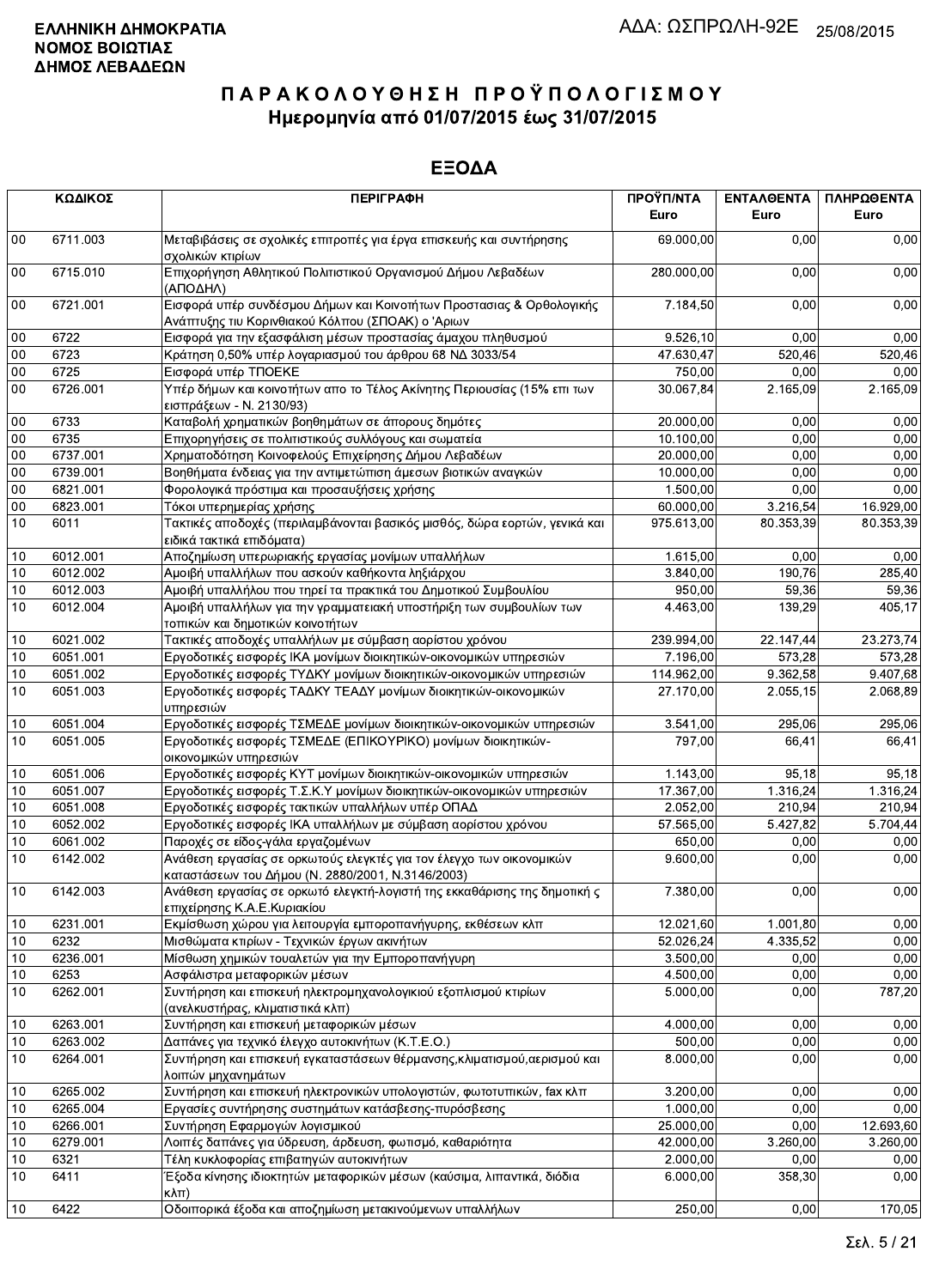|                 | ΚΩΔΙΚΟΣ  | <b>ПЕРІГРАФН</b>                                                                                                                  | ΠΡΟΫΠ/ΝΤΑ  | ΕΝΤΑΛΘΕΝΤΑ | ΠΛΗΡΩΘΕΝΤΑ |
|-----------------|----------|-----------------------------------------------------------------------------------------------------------------------------------|------------|------------|------------|
|                 |          |                                                                                                                                   | Euro       | Euro       | Euro       |
| 10              | 6461     | Έξοδα δημοσίευσης οικονομικών καταστάσεων                                                                                         | 1.400,00   | 0.00       | 0,00       |
| 10              | 6462     | Δημοσίευση προκηρύξεων                                                                                                            | 1.500,00   | 0,00       | 0,00       |
| 10              | 6611.001 | Προμήθεια βιβλίων, περιοδικών και λοιπών εκδόσεων                                                                                 | 500,00     | 0,00       | 0,00       |
| 10              | 6611.002 | Προμήθεια ληξιαρχικών βιβλίων (υποχρεωτ. εισφορά ΥΠ.ΕΣ 55327/89)                                                                  | 100,00     | 0,00       | 0,00       |
| $10$            | 6612     | Προμήθεια γραφικής ύλης και λοιπά υλικά γραφείων                                                                                  | 10.000,00  | 2.198,63   | 2.442,97   |
| 10              | 6613.001 | Προμήθεια εντύπων υπηρεσιών                                                                                                       | 2.500,00   | 0,00       | 0,00       |
| 10              | 6613.002 | Προμήθεια υλικών μηχανογράφησης και πολλαπλών εκτυπώσεων (τόνερ,                                                                  | 17.500,00  | 1.860,37   | 0,00       |
|                 |          | μελανοταινίες-αναλώσιμα fax κλπ)                                                                                                  |            |            |            |
| 10              | 6615.001 | Εργασίες εκτυπώσεων, εκδόσεων, βιβλιοδετήσεων                                                                                     | 1.000,00   | 0.00       | 0,00       |
| $10$            | 6615.002 | Εργασίες εκτύπωσης φωτοτυπιών                                                                                                     | 3.000,00   | 553.50     | 0,00       |
| 10              | 6615.003 | Εκτύπωση Μητρώου Αρρένων (υποχρεωτ. εισφορά ΥΠ.ΕΣ 55327/89)                                                                       | 100.00     | 0,00       | 0,00       |
| 10              | 6634     | Προμήθεια ειδών καθαριότητας και ευπρεπισμού                                                                                      | 850,00     | 0,00       | 165,02     |
| 10              | 6643     | Προμήθεια καυσίμων για θέρμανση και φωτισμό                                                                                       | 38.000,00  | 0,00       | 0,00       |
| 10              | 6662.001 | Προμήθεια υλικών ενεργητικής πυροπροστασίας - συστημάτων συναγερμού-                                                              | 3.000,00   | 0,00       | 0,00       |
|                 |          | πυρανίχνευσης, αναγομώσεις πυροσβεστήρων                                                                                          |            |            |            |
| 10              | 6662.002 | Προμήθεια ηλεκτρολογικού υλικού κτιριακών εγκαταστάσεων                                                                           | 1.000,00   | 0,00       | 0,00       |
| 10              | 6671.001 | Προμήθεια ανταλλακτικών μεταφορικών μέσων                                                                                         | 1.000,00   | 0,00       | 0,00       |
| 10              | 6671.002 | Προμήθεια ελαστικών μεταφορικών μέσων                                                                                             | 1.000,00   | 0,00       | 0,00       |
| 10              | 6673.001 | Ανταλλακτικά εγκαταστάσεων θέρμανσης, κλιματισμού, αερισμού και λοιπών                                                            | 3.000,00   | 0.00       | 0,00       |
|                 |          | μηχανημάτων                                                                                                                       |            |            |            |
| 10              | 6691     | Προμήθεια ειδών σημαιοστολισμού και φωταγωγήσεων                                                                                  | 1.500,00   | 0.00       | 0,00       |
| $\overline{15}$ | 6011     | Τακτικές αποδοχές (περιλαμβάνονται βασικός μισθός, δώρα εορτών, γενικά και<br>ειδικά τακτικά επιδόματα)                           | 445.549,00 | 36.090,76  | 36.090,76  |
| 15              | 6013     | Εφάπαξ βοήθημα του Ν 103/75                                                                                                       | 15.000,00  | 0,00       | 0,00       |
| 15              | 6021.001 | Τακτικές αποδοχές καθαριστριών σχολικών μονάδων (αρθ. 18 Ν.3870/2010)                                                             | 128.674,00 | 7.755.15   | 7.755.15   |
| 15              | 6021.002 | Τακτικές αποδοχές υπαλλήλων Κοινωνικής Προστασίας, Παιδείας, Αθλητισμού                                                           | 144.452,00 | 18.141,45  | 18.141,45  |
|                 |          | και Πολιτισμού (Παιδικοί Σταθμοί, ΚΑΠΗ, Δημοτικό Ωδείο κλπ)                                                                       |            |            |            |
| 15              | 6021.003 | Τακτικές αποδοχές σχολικών φυλάκων με σύμβαση Ιδιωτ. Δικαίου Αορίστου<br>Χρόνου                                                   | 0,00       | 6.360,27   | 6.360,27   |
| 15              | 6041.003 | Τακτικές αποδοχες εκτάκτων υπαλλήλων Παιδικών Σταθμών                                                                             | 97.740,00  | 0,00       | 0,00       |
| 15              | 6041.004 | Τακτικές αποδοχές εκτάκτων υπαλλήλων Κατασκήνωσης                                                                                 | 22.470,00  | 470,92     | 0,00       |
| 15              | 6051.001 | Εργοδοτικές εισφορέςε ΙΚΑ μονίμων κοινωνικών υπηρεσιών, αθλητισμού και<br>πολιτισμού                                              | 28.591,00  | 2.600,31   | 2.600,31   |
| 15              | 6051.002 | Εργοδοτικές εισφορες ΤΥΔΚΥ μονίμων κοινωνικών υπηρεσιών, αθλητισμού<br>και πολιτισμού                                             | 30.436,00  | 2.347,80   | 2.347,80   |
| 15              | 6051.003 | Εργοδοτικές εισφορες ΤΑΔΚΥ-ΤΕΑΔΥ μονίμων υπαλλήλων κοινωνικών                                                                     | 2.194,00   | 156,35     | 156,35     |
| 15              | 6051.008 | υπηρεσιών, αθλητισμού και πολιτισμού<br>Εργοδοτικές εισφορες ΤΕΑΔΥ τακτικών υπαλλήλων κοινωνικών υπηρεσιών,                       | 6.063,00   | 408,02     | 408,02     |
| 15              | 6051.009 | αθλητισμού και πολιτισμού<br>Εργοδοτικές εισφορές ΟΠΑΔ μονίμων κοινωνικών υπηρεσιών, αθλητισμού και                               | 10.306,00  | 800,30     | 800,30     |
|                 |          | πολιτισμού<br>Εργοδοτικές εισφορές (ΙΚΑ) υπαλλήλων αορίστου. χρόνου (καθαρ. σχολικών                                              |            |            | 2.052,58   |
| 15              | 6052.001 | μονάδων)                                                                                                                          | 31.785,00  | 2.052,58   |            |
| 15              | 6052.002 | Εργοδοτικές εισφορές (ΙΚΑ) υπαλλήλων κοινωνικής προστασίας, πολιτισμού<br>και αθλητισμού (Παιδικοί Σταθμοί, ΚΑΠΗ, Δημ. Ωδείο κλπ) | 35.246,00  | 4.502,78   | 4.502,78   |
| 15              | 6052.003 | Εργοδοτικές εισφορές (ΙΚΑ) σχολικών φυλάκων                                                                                       | 0,00       | 1.562,08   | 1.562,08   |
| 15              | 6054.003 | Εργοδοτικές εισφορες ΙΚΑ εκτάκτων υπαλλήλων Παιδικών Σταθμών                                                                      | 24.185,00  | 0,00       | 0,00       |
| 15              | 6054.004 | Εργοδοτικές εισφορές ΙΚΑ εκτάκτων υπαλλήλων Κατασκήνωσης                                                                          | 5.840,00   | 118,23     | 0,00       |
| 15              | 6061.001 | Παροχές σε ειδος γάλα εργαζόμενων                                                                                                 | 3.800,00   | 998,29     | 0,00       |
| 15              | 6117.002 | Εργασίες απολύμανσης-απεντόμωσης                                                                                                  | 500,00     | 227,55     | 0,00       |
| 15              | 6117.003 | Σύμβαση έργου με ιατρό για ΚΑΠΗ                                                                                                   | 10.000,00  | 0,00       | 0,00       |
| 15              | 6117.004 | Σύμβαση έργου με παιδίατρο για Παιδικούς Σταθμούς                                                                                 | 10.000,00  | 0,00       | 0,00       |
| 15              | 6117.005 | Σύμβαση έργου με παιδίατρο για Κατασκήνωση                                                                                        | 2.000,00   | 0,00       | 0,00       |
| 15              | 6117.006 | Καθαρισμός εγκαταστάσεων Αθλητισμου, Πολιτισμού και λοιπών υπηρεσιών                                                              | 0,00       | 6.217,49   | 0,00       |
| 15              | 6211.002 | Δαπάνη ηλεκτρικού ρεύματος για φωτισμό Δημοτικού Σταδίου                                                                          | 0,00       | 1.261,00   | 1.588,00   |
| 15              | 6232.001 | Μισθώματα σχολικών κτιρίων (άρθ. 94 Ν. 3852/10)                                                                                   | 87.685,56  | 14.200,95  | 5.586,00   |
| 15              | 6232.002 | Μίσθωμα κτιριου Β΄ Παιδικού Σταθμού Λιβαδειάς                                                                                     | 15.288,00  | 0,00       | 0,00       |
| 15              | 6232.003 | Μίσθωμα κτιριου ΚΑΠΗ Δαύλειας                                                                                                     | 2.851,20   | 237,60     | 0,00       |
| 15              | 6232.005 | Μίσθωμα κτιρίου ιατρειου (ΚΑΠΗ)                                                                                                   | 4.602,00   | 383,50     | 0,00       |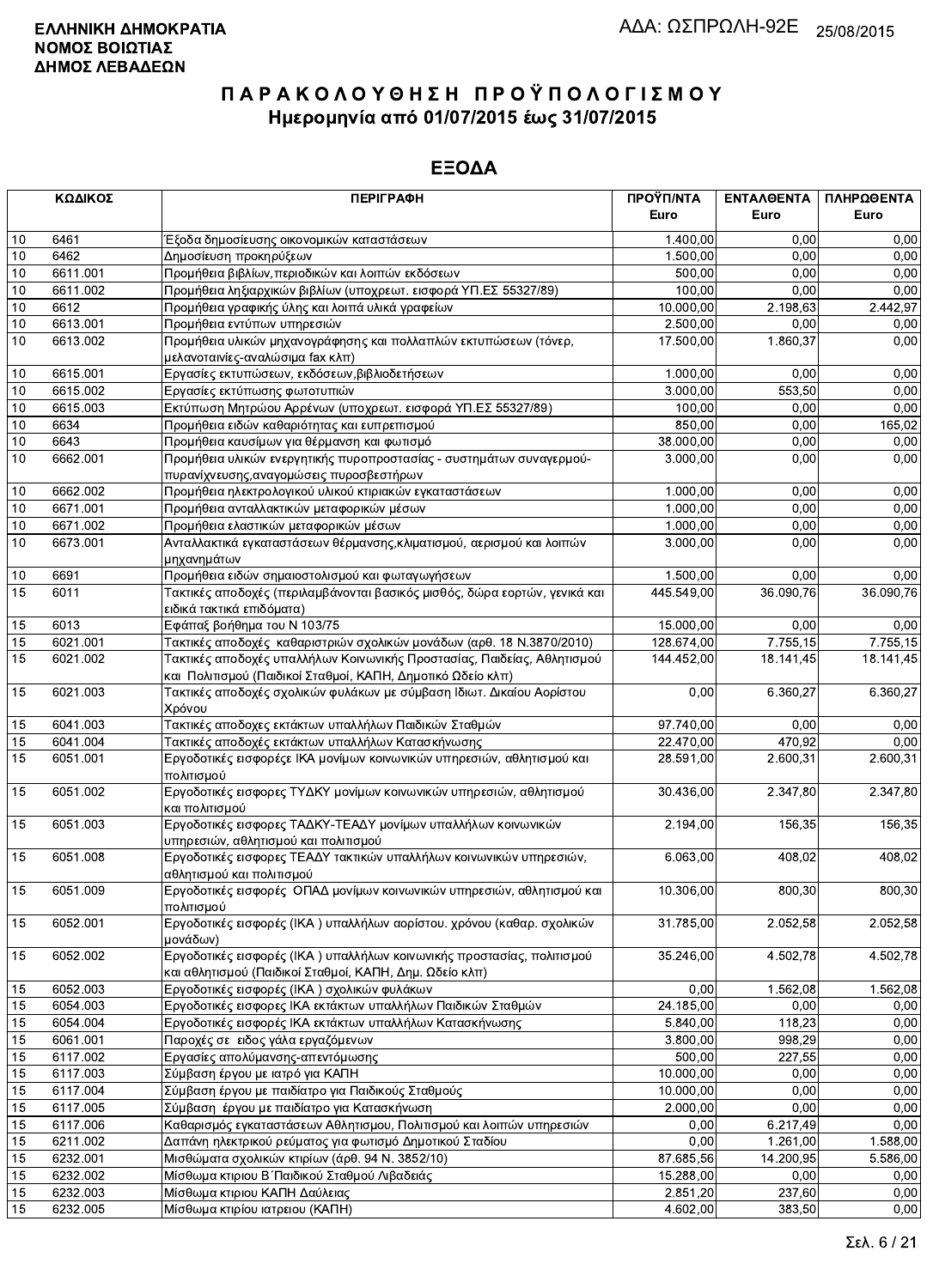|    | ΚΩΔΙΚΟΣ  | <b>ПЕРІГРАФН</b>                                                                                                         | ΠΡΟΫΠ/ΝΤΑ | ΕΝΤΑΛΘΕΝΤΑ | ΠΛΗΡΩΘΕΝΤΑ |
|----|----------|--------------------------------------------------------------------------------------------------------------------------|-----------|------------|------------|
|    |          |                                                                                                                          | Euro      | Euro       | Euro       |
| 15 | 6232.006 | Μίσθωμα κυλικειου ΚΑΠΗ Λιβαδειάς (καντίνα)                                                                               | 5.831,76  | 485.98     | 0,00       |
| 15 | 6232.007 | Μίσθωμα κτιρίου ΝΕΛΕ                                                                                                     | 3.200,00  | 259,20     | 0,00       |
| 15 | 6232.008 | Μίσθωμα για στέγαση Δημοτικού Θεατρου                                                                                    | 0,00      | 2.660,00   | 2.280,00   |
| 15 | 6264.001 | Συντήρηση και επισκευή εγκαταστάσεων θέρμανσης, κλιματισμού, αερισμού<br>και λοιπών μηχανημάτων                          | 6.000.00  | 0,00       | 0,00       |
| 15 | 6265.001 | Συντήρηση και επισκευή λοιπού εξοπλισμού Κατασκήνωσης στην<br>Παλημομηλιά                                                | 1.000,00  | 0,00       | 0,00       |
| 15 | 6265.002 | Συντήρηση και επισκευή επίπλων και λοιπού εξοπλισμού σκευών και λοιπού<br>εξοπλισμού Παιδικών Σταθμών                    | 1.000,00  | 0,00       | 0,00       |
| 15 | 6265.003 | Συντήρηση συστημάτων κατάσβεσης-πυρόσβεσης                                                                               | 1.000,00  | 0,00       | 0,00       |
| 15 | 6265.004 | Συντήρηση και επισκευή ηλεκτρικών συσκευών                                                                               | 500,00    | 0,00       | 0,00       |
| 15 | 6279.001 | Λοιπές δαπάνες για ύδρευση, άρδευση, φωτισμό, καθαριότητα                                                                | 64.000,00 | 6.355,00   | 6.355,00   |
| 15 | 6279.002 | Δαπάνη κοινόχρηστων για το κτίριο στέγασης Ν.Ε.Λ.Ε.                                                                      | 750,00    | 0,00       | 0,00       |
| 15 | 6413.001 | Δαπάνη για εκδρομές ΚΑΠΗ                                                                                                 | 3.000,00  | 0,00       | 0,00       |
| 15 | 6462     | Δημοσίευση προκηρύξεων                                                                                                   | 750,00    | 0,00       | 0,00       |
| 15 | 6471.001 | Εκδηλώσεις εορτών ΠΑΣΧΑ                                                                                                  | 30.000,00 | 5.846,69   | 3.067,88   |
| 15 | 6471.002 | Πολιτιστικές εκδηλώσεις ΤΡΟΦΩΝΕΙΑ                                                                                        | 20.000,00 | 0,00       | 0,00       |
| 15 | 6471.003 | Πολιτιστικές εκδηλώσεις ΓΑΙΤΑΝΑΚΙ ΛΙΒΑΔΕΙΑΣ                                                                              | 5.000,00  | 0,00       | 0,00       |
| 15 | 6471.005 | Επετειακές-εορταστικές εκδηλώσεις και δραστηριότητες όλων των Κοινοτήτων<br>του Δήμου                                    | 20.000,00 | 3.679,37   | 0,00       |
| 15 | 6471.006 | Εκδηλώσεις εορτασμού Χριστουγέννων & Πρωτοχρονιάς                                                                        | 10.000,00 | 0,00       | 0,00       |
| 15 | 6473.301 | Εκδηλώσεις στα ΚΑΠΗ                                                                                                      | 2.000,00  | 0,00       | 0,00       |
| 15 | 6481.001 | Προμήθεια ειδών παντοπωλείου για Παιδικούς Σταθμούς                                                                      | 13.000,00 | 1.030,22   | 1.653,28   |
| 15 | 6481.002 | Προμήθεια φρούτων και λαχανικών για Παιδικούς Σταθμούς                                                                   | 10.200,00 | 1.213,50   | 2.760,54   |
| 15 | 6481.003 | Προμήθεια ειδών κρεοπωλείου για Παιδικούς Σταθμούς                                                                       | 13.000,00 | 1.103,88   | 2.512,64   |
| 15 | 6481.004 | Προμήθεια γαλακτοκομικών ειδων για Παιδικούς Σταθμούς                                                                    | 7.500,00  | 1.469,58   | 563,18     |
| 15 | 6481.005 | Προμήθεια κατεψυγμένων ειδών για Παιδικούς Σταθμούς                                                                      | 3.000,00  | 200,76     | 425,78     |
| 15 | 6481.006 | Προμήθεια ειδών αρτοποιείου για Παιδικούς Σταθμούς                                                                       | 8.000,00  | 842,86     | 842,86     |
| 15 | 6481.007 | Προμήθεια ειδών διαβιωσης & περίθαλψης                                                                                   | 10.000,00 | 0,00       | 0,00       |
| 15 | 6482.001 | Προμήθεια ειδών παντοπωλείου για Κατασκήνωση                                                                             | 4.600,00  | 0,00       | 0,00       |
| 15 | 6482.002 | Προμήθεια φρούτων και λαχανικών για Κατασκήνωση                                                                          | 5.020,00  | 0,00       | 0,00       |
| 15 | 6482.003 | Προμήθεια ειδών κρεοπωλείου για Κατασκήνωση                                                                              | 4.700,00  | 0,00       | 0,00       |
| 15 | 6482.004 | Προμήθεια γαλακτοκομικών ειδών για Κατασκήνωση                                                                           | 3.200,00  | 0,00       | 0,00       |
| 15 | 6482.005 | Προμήθεια κατεψυγμένων ειδών για Κατασκήνωση                                                                             | 1.250,00  | 0,00       | 0,00       |
| 15 | 6482.006 | Προμήθεια ειδών αρτοποιείου για Κατασκήνωση                                                                              | 4.150,00  | 0,00       | 0,00       |
| 15 | 6482.007 | Προμήθεια ειδών ζαχαροπλαστείου για Κατασκήνωση                                                                          | 950,00    | 0,00       | 0,00       |
| 15 | 6612     | Προμήθεια γραφικής ύλης και λοιπά υλικά γραφείων                                                                         | 500,00    | 0,00       | 0,00       |
| 15 | 6613.001 | Προμήθεια βιβλιαρίων υγείας κοινωνικής πρόνοιας                                                                          | 1.200,00  | 1.107,00   | 0,00       |
| 15 | 6613.002 | Προμήθεια εντύπων και υλικών μηχανογράφησης και πολλαπλών<br>εκτυπώσεων Παιδικών Σταθμών                                 | 750,00    | 0,00       | 0,00       |
| 15 | 6613.003 | Προμήθεια εντύπων και υλικών μηχανογράφησης και πολλαπλών<br>εκτυπώσεων ΚΑΠΗ                                             | 200,00    | 0,00       | 0,00       |
| 15 | 6622.004 | Προμήθεια εποπτικού υλικού                                                                                               | 1.500,00  | 1.361,15   | 1.361,15   |
| 15 | 6622.005 | Προμήθεια ειδών δημιουργικής απασχόλησης για τους παιδικούς σταθμούς<br>(χαρτικά, μπογιές, εκπαιδευτικό υλικό κλπ)       | 2.000,00  | 0,00       | 0,00       |
| 15 | 6622.006 | Προμήθεια παιδικών στρωμάτων                                                                                             | 700,00    | 0,00       | 0,00       |
| 15 | 6622.008 | Προμήθεια τροφίμων για Κοινωνικό Παντοπωλείο                                                                             | 70.500,00 | 0,00       | 0,00       |
| 15 | 6631.001 | Προμήθεια υγειονομικού και φαρμακευτικού υλικού                                                                          | 0,00      | 129,57     | 0,00       |
| 15 | 6633     | Προμήθεια χημικού υλικού (απολυμαντικά, χημικά κλπ)                                                                      | 0,00      | 305,53     | 0,00       |
| 15 | 6634.001 | Προμήθεια ειδών καθαριότητας και ευπρεπισμού για Παιδικούς Σταθμούς,<br>Κατασκήνωση και υπηρεσίες Πολιτισμού, Αθλητισμού | 9.400,00  | 1.789,61   | 1.119,00   |
| 15 | 6634.002 | Προμήθεια ειδών καθαριότητας και ευπρεπισμού για Κοινωνικό Παντοπωλείο                                                   | 11.500,00 | 0,00       | 0,00       |
| 15 | 6643     | Προμήθεια καυσίμων για θέρμανση και φωτισμό                                                                              | 24.000,00 | 0,00       | 0,00       |
| 15 | 6644.001 | Προμήθεια καυσίμων κίνησης και λιπαντικών για μηχ/τα κίνησης του νερού της<br>πισινας                                    | 0,00      | 3.682,69   | 0,00       |
| 15 | 6662.001 | Προμήθεια υλικών ενεργητικής πυροπροστασίας-συστημάτων συναγερμού-<br>πυρανίχνευσης, αναγομώσεις πυροσβεστήρων           | 6.000,00  | 0,00       | 0,00       |
| 15 | 6662.002 | Προμήθεια ηλεκτρολογικού υλικού κτιριακών εγκαταστάσεων                                                                  | 2.500,00  | 0,00       | 0,00       |
| 15 | 6673.001 | Ανταλλακτικά επίπλων και σκευών και λοιπού εξοπλισμού                                                                    | 1.000,00  | 0,00       | 0,00       |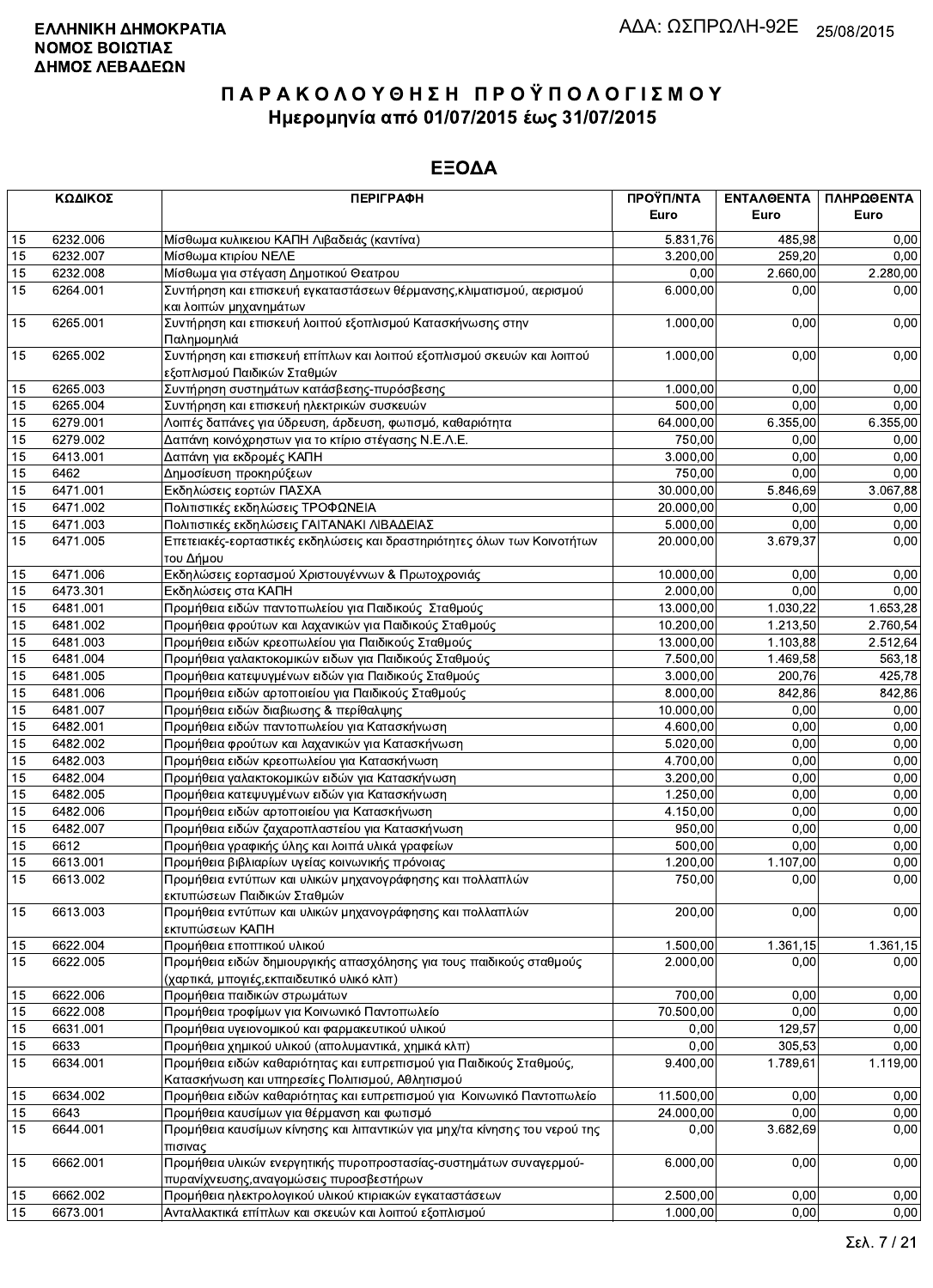|              | ΚΩΔΙΚΟΣ  | <b>ПЕРІГРАФН</b>                                                                                                        | ΠΡΟΫΠ/ΝΤΑ<br>Euro | ΕΝΤΑΛΘΕΝΤΑ<br>Euro | ΠΛΗΡΩΘΕΝΤΑ<br>Euro |
|--------------|----------|-------------------------------------------------------------------------------------------------------------------------|-------------------|--------------------|--------------------|
| 15           | 6673.002 | Ανταλλακτικά εγκαταστάσεων θέρμανσης, κλιματισμού, αερισμού και λοιπών<br>μηχανημάτων                                   | 3.000,00          | 0.00               | 0,00               |
| 15           | 6681.002 | Προμήθεια ειδων φαρμακείου                                                                                              | 750,00            | 0.00               | 0,00               |
| 15           | 6699.001 | Διάφορα αναλώσιμα υλικά για τον χώρο του Ιατρείου του ΚΑΠΗ                                                              | 400,00            | 0,00               | 0,00               |
| 15           | 6699.002 | Διάφορα αναλώσιμα υλικά για τον χώρο του Φυσιοθεραπευτηρίου του ΚΑΠΗ                                                    | 300,00            | 0,00               | 0,00               |
| 15           | 6699.003 | Ταινίες για μηχανήματα μέτρησης σακχάρου και χοληστερίνης                                                               | 500,00            | 0,00               | 0,00               |
| 15           | 6741.001 | Ενίσχυση ατόμων με ανάγκες Βαριάς Αναπηρίας                                                                             | 3.297.078,46      | 495.917,18         | 495.917,18         |
| 15           | 6741.002 | Επίδομα αιματολογικών νοσημάτων, αιμολυτική αναιμία, αιμορροφυλία, AIDS                                                 | 557.681,45        | 83.338,27          | 83.338,27          |
| 15           | 6741.004 | Επίδομα βαριάς νοητικής καθυστέρησης                                                                                    | 860.346,23        | 173.681,62         | 173.681,62         |
| 15           | 6741.005 | Επίδομα κίνησης σε παραπληγικούς/τετραπληγικούς/ακρωτηριασμένους                                                        | 140.950,56        | 29.029,00          | 29.029,00          |
| 15           | 6741.007 | Επίδομα Ανασφάλιστων Παραπληγικών, Τετραπληγικών                                                                        | 43.681,20         | 13.929,40          | 13.929,40          |
| 15           | 6741.008 | Επίδομα Παραπληγικών, Τετραπληγικών Δημοσίου                                                                            | 122.884,84        | 16.962,00          | 16.962,00          |
| 15           | 6741.009 | Επίδομα Τυφλότητας                                                                                                      | 1.141.469,60      | 157.376,73         | 157.376,73         |
| 15           | 6741.010 | Επίδομα σε Κωφάλαλα άτομα                                                                                               | 87.343,84         | 18.377,53          | 18.377,53          |
| 15           | 6741.011 | Επίδομα εγκεφαλικής παράλυσης                                                                                           | 0,00              | 1.394,00           | 1.394,00           |
| 15           | 6741.012 | Επίδομα απροστάτευτων παιδιών                                                                                           | 144.302,17        | 20.335,78          | 20.335,78          |
| 15           | 6741.013 | Επίδομα ομογενών-προσφύγων                                                                                              | 10.964,30         | 986.16             | 986,16             |
| 20           | 6011     | Τακτικές αποδοχές (περιλαμβάνονται βασικός μισθός, δώρα εορτών, γενικά και<br>ειδικά τακτικά επιδόματα)                 | 571.734,00        | 45.862,63          | 45.862,63          |
| 20           | 6012.001 | Αποζημίωση υπερωριακής εργασίας μονίμων υπαλλήλων                                                                       | 2.700,00          | 0,00               | 0,00               |
| 20           | 6021     | Τακτικές αποδοχές (περιλαμβάνονται βασικός μισθός, δώρα εορτών, γενικά και<br>ειδικά τακτικά επιδόματα)                 | 119.525,00        | 9.804,62           | 9.804,62           |
| 20           | 6022.001 | Αποζημίωση υπερωριακής εργασίας υπαλλήλων με σύμβαση Αορ. Χρόνου                                                        | 580,00            | 0,00               | 0,00               |
| 20           | 6041     | Τακτικές αποδοχές (περιλαμβάνονται βασικός μισθός, δώρα εορτών, γενικά και<br>ειδικά τακτικά επιδόματα)                 | 55.404,00         | 0,00               | 0,00               |
| 20           | 6051.002 | Εργοδοτικές εισφορές ΤΥΔΚΥ μονίμων υπ. καθαριότητας και ηλεκτροφωτισμού                                                 | 68.106,00         | 5.420,23           | 5.420,23           |
| 20           | 6051.003 | Εργοδοτικές εισφορές ΤΑΔΚΥ μονίμων υπ. καθαριότητας και ηλεκτροφωτισμού                                                 | 16.354,00         | 1.159,98           | 1.159,98           |
| 20           | 6051.004 | Εργοδοτικές εισφορές ΤΣΜΕΔΕ μονίμων υπηρεσίας καθαριότητας και<br>ηλεκτροφωτισμού                                       | 3.947,00          | 328,91             | 328,91             |
| 20           | 6051.005 | Εργοδοτικές εισφορές ΤΣΜΕΔΕ (ΕΠΙΚΟΥΡΙΚΟ) μονίμων υπηρεσίας<br>καθαριότητας και ηλεκτροφωτισμού                          | 889,00            | 74,02              | 74,02              |
| 20           | 6051.006 | Εργοδοτικές εισφορές ΚΥΤ μονίμων υπηρεσίας καθαριότητας και<br>ηλεκτροφωτισμού                                          | 1.274,00          | 106,10             | 106,10             |
| 20           | 6051.007 | Εργοδοτικές εισφορές Τ.Σ.Κ.Υ μονίμων υπηρεσίας καθαριότητας και<br>ηλεκτροφωτισμού                                      | 2.296,00          | 163,84             | 163,84             |
| 20           | 6052.001 | Εργοδοτικές εισφορές ΙΚΑ υπαλλήλων αορ. χρόνου υπ. καθαριότητας και<br>ηλεκτροφωτισμού                                  | 34.360,00         | 2.793,51           | 2.793,51           |
| 20           | 6054.001 | Εργοδοτικές εισφορές ΙΚΑ εκτάκτων υπ. καθαριότητας και ηλεκτροφωτισμού                                                  | 16.193,00         | 0.00               | 0,00               |
| 20           | 6061.001 | Παροχές σε είδος-είδη ατομικής προστασίας εργαζομένων (ένδυση κλπ)                                                      | 3.000,00          | 1.220,47           | 0,00               |
| $\boxed{20}$ | 6061.002 | Παροχές σε είδος-γάλα εργαζομένων                                                                                       | 11.500,00         | 2.717,83           | 0,00               |
| 20           | 6063     | Λοιπές παροχές σε είδος (ένδυση εργατοτεχνικού προσωπικού κ.λ.π.)                                                       | 2.000,00          | 0,00               | 0,00               |
| 20           | 6211.001 | Ηλεκτρικό ρεύμα για φωτισμό οδών, πλατειών και κοινοχρήστων χώρων                                                       | 695.000,00        | 73.782,29          | 73.782,29          |
| 20           | 6211.002 | Δαπάνες ηλεκτρικών παροχών, οδικών φωτισμών, αυξήσεις ισχύος κλπ                                                        | 3.000,00          | 0,00               | 0,00               |
| 20           | 6234.001 | Μισθώματα γερανοφόρων οχημάτων για μεταφορά οχημάτων, κοντέϊνερ, κοπή<br>και κλάδεμα ψηλών και επικίνδυνων δένδρων κλπ. | 3.200,00          | 0,00               | 0,00               |
| 20           | 6253.001 | Ασφάλιστρα μεταφορικών μέσων και αυτοκινούμενων μηχανημάτων                                                             | 14.000,00         | 0,00               | 0,00               |
| 20           | 6263.001 | Συντηρήσεις-Επισκευές αυτοκινήτων                                                                                       | 84.000,00         | 4.944,60           | 0,00               |
| 20           | 6263.002 | Δαπάνες για τεχνικό έλεγχο οχημάτων (ΚΤΕΟ)                                                                              | 1.500,00          | 72,00              | 0,00               |
| 20           | 6263.010 | Συντήρηση και επισκευή κοντέινερς απορριμμάτων                                                                          | 1.500,00          | 0,00               | 0,00               |
| 20           | 6264.001 | Συντηρήσεις και Επισκευές μηχανημάτων Χ.Υ.Τ.Α.                                                                          | 12.000,00         | 0,00               | 0,00               |
| 20           | 6265.002 | Συντήρηση λοιπού εξοπλισμού                                                                                             | 500,00            | 0,00               | 0,00               |
| 20           | 6265.003 | Επισκευή μεταλλικών κάδων απορριμμάτων                                                                                  | 15.000,00         | 0,00               | 0,00               |
| 20           | 6279.001 | Λοιπές δαπάνες για ύδρευση, άρδευση, φωτισμό, καθαριότητα                                                               | 10.000,00         | 1.370,50           | 1.370,50           |
| 20           | 6322     | Τέλη κυκλοφορίας φορτηγών αυτοκινήτων                                                                                   | 6.000,00          | 0,00               | 0,00               |
| 20           | 6323     | Λοιπά τέλη κυκλοφορίας                                                                                                  | 2.500,00          | 0,00               | 0,00               |
| 20           | 6422     | Οδοιπορικά έξοδα και αποζημίωση μετακινούμενων υπαλλήλων                                                                | 250,00            | 0,00               | 0,00               |
| 20           | 6633     | Προμήθεια χημικού υλικού (απολυμαντικά, χημικά κλπ)                                                                     | 3.000,00          | 0,00               | 0,00               |
| 20           | 6635     | Προμήθεια λοιπών ειδών υγιεινής και καθαριότητας                                                                        | 500,00            | 0,00               | 0,00               |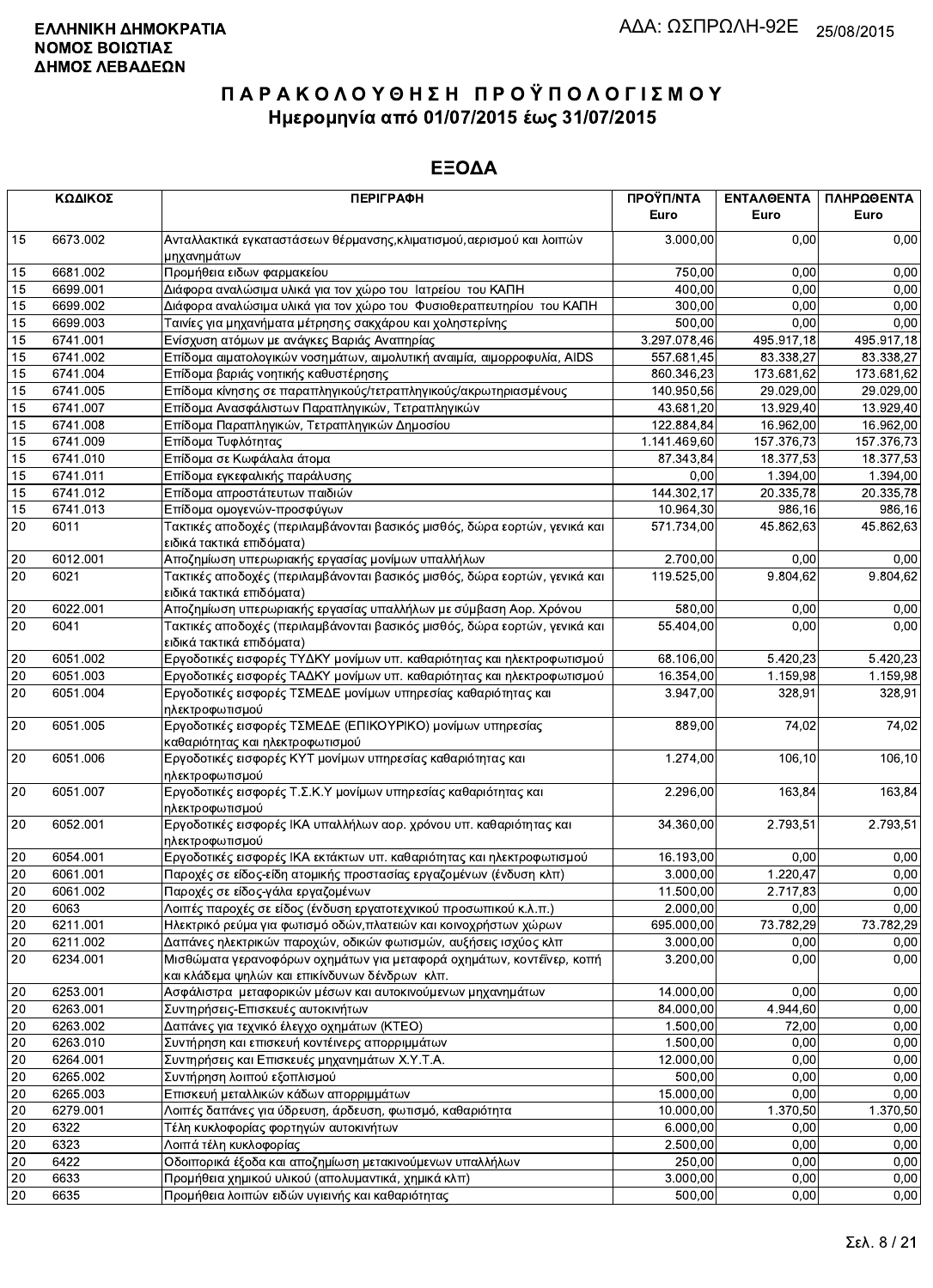|    | ΚΩΔΙΚΟΣ  | <b>ПЕРІГРАФН</b>                                                                                        | ΠΡΟΫΠ/ΝΤΑ<br>Euro | ΕΝΤΑΛΘΕΝΤΑ<br>Euro | ΠΛΗΡΩΘΕΝΤΑ<br>Euro |
|----|----------|---------------------------------------------------------------------------------------------------------|-------------------|--------------------|--------------------|
| 20 | 6641.001 | Προμήθεια καυσίμων και λιπαντικών για κίνηση μεταφ. μέσων υπ.<br>καθαριότητας και ηλεκτροφωτισμού       | 155.000,00        | 16.946,35          | 16.946,35          |
| 20 | 6641.002 | Καύσιμα και λιπαντικά για μηχανήματα Χ.Υ.Τ.Α.                                                           | 35.000,00         | 3.670,42           | 0,00               |
| 20 | 6662.001 | Προμήθεια ηλεκτρολογικού υλικού για τη συντήρηση ηλεκτροφωτισμού<br>Λιβαδειάς και τοπικών διαμερισμάτων | 35.000,00         | 0.00               | 0,00               |
| 20 | 6671.001 | Ανταλλακτικά μεταφορικών μέσων                                                                          | 24.000,00         | 0.00               | 0,00               |
| 20 | 6671.002 | Προμήθεια και τοποθέτηση ελαστικών μεταφορικών μέσων                                                    | 13.000,00         | 0,00               | 0,00               |
| 20 | 6671.003 | Προμήθεια και τοποθέτηση ελαστικών μηχανημάτων Χ.Υ.Τ.Α.                                                 | 13.000,00         | 0,00               | 0,00               |
| 20 | 6672.001 | Ανταλλακτικά μηχανημάτων Χ.Υ.Τ.Α. (κομπάκτορας κλπ)                                                     | 4.500,00          | 0,00               | 0,00               |
| 20 | 6673.001 | Ανταλλακτικά επίπλων και σκευών και λοιπού εξοπλισμού                                                   | 1.000,00          | 0,00               | 0,00               |
| 20 | 6691.001 | Προμήθεια εορταστικού φωτιζόμενου διάκοσμου                                                             | 10.000,00         | 0,00               | 0,00               |
| 20 | 6699.001 | Προμήθεια σάκκων απορριμμάτων                                                                           | 6.000,00          | 1.121,76           | 0,00               |
| 20 | 6699.002 | Κάρτες ταχογράφου οδηγών                                                                                | 1.800,00          | 0,00               | 0,00               |
| 20 | 6699.003 | Προμήθεια λοιπών αναλωσίμων                                                                             | 500,00            | 0,00               | 0,00               |
| 20 | 6721.001 | Ετήσια εισφορά σε ΔΕΠΟΔΑΛ-Α.Ε. (ΦΟΔΣΑ) 1ης Διαχειριστικής Ενότητας Ν.                                   | 365.000,00        | 0,00               | 0,00               |
| 25 | 6041     | Βοιωτίας<br>Τακτικές αποδοχές (περιλαμβάνονται βασικός μισθός, δώρα εορτών, γενικά και                  | 22.800,00         | 5.630,00           | 5.630,00           |
|    |          | ειδικά τακτικά επιδόματα)                                                                               |                   |                    |                    |
| 25 | 6054.001 | Εργοδοτικές εισφορές Ι.Κ.Α. εκτάκτου προσωπικού                                                         | 5.968,00          | 1.439,04           | 1.439,04           |
| 25 | 6211.001 | Αντίτιμο ηλεκτρικού ρεύματος για την κίνηση των αντλιοστασίων άρδευσης                                  | 230.000,00        | 3.861,00           | 3.861,00           |
| 25 | 6262.005 | Συντήρηση και επισκευή αντλιοστασίων άρδευσης                                                           | 15.000,00         | 0,00               | 0,00               |
| 25 | 6673.002 | Προμήθεια ανταλλακτικών και σωλήνων άρδευσης                                                            | 15.000,00         | 0.00               | 0,00               |
| 25 | 6673.003 | Προμήθεια ανταλλακτικών για την επισκευή αρδευτικού αγωγού Λαφυστίου                                    | 0,00              | 2.693,70           | 0,00               |
| 30 | 6011     | Τακτικές αποδοχές (περιλαμβάνονται βασικός μισθός, δώρα εορτών, γενικά και<br>ειδικά τακτικά επιδόματα) | 486.677,00        | 40.037.98          | 40.037,98          |
| 30 | 6021     | Τακτικές αποδοχές (περιλαμβάνονται βασικός μισθός, δώρα εορτών, γενικά και<br>ειδικά τακτικά επιδόματα) | 46.812,00         | 3.788,70           | 3.788,70           |
| 30 | 6051.001 | Εργοδοτικές εισφορές Ι.Κ.Α. μονίμων υπαλλήλων                                                           | 3.936,00          | 323,03             | 323,03             |
| 30 | 6051.002 | Εργοδοτικές εισφορές ΤΥΔΚΥ μονίμων υπαλλήλων                                                            | 52.998,00         | 4.399,25           | 4.399,25           |
| 30 | 6051.003 | Εργοδοτικές εισφορές ΤΑΔΚΥ μονίμων υπαλλήλων                                                            | 11.411,00         | 893,38             | 893,38             |
| 30 | 6051.004 | Εργοδοτικές εισφορές ΤΣΜΕΔΕ μονίμων υπαλλήλων                                                           | 25.111,00         | 2.037,18           | 2.037,18           |
| 30 | 6051.005 | Εργοδοτικές εισφορές ΤΣΜΕΔΕ (ΕΠΙΚΟΥΡΙΚΟ) μονίμων υπαλλήλων                                              | 1.442,00          | 108,24             | 108,24             |
| 30 | 6051.006 | Εργοδοτικές εισφορές ΚΥΤ μονίμων υπαλλήλων                                                              | 2.066,00          | 155,14             | 155,14             |
| 30 | 6051.008 | Εργοδοτικές εισφορές ΤΕΑΔΥ μονίμων υπαλλήλων                                                            | 390,00            | 0,00               | 0,00               |
| 30 | 6052.001 | Εργοδοτικές εισφορές Ι.Κ.Α. υπαλλήλων με σχέση Αορ. Χρόνου                                              | 11.558,00         | 930,51             | 930,51             |
| 30 | 6061.002 | Παροχές σε είδος-γάλα εργαζομένων                                                                       | 3.600,00          | 969,00             | 0,00               |
| 30 | 6117.002 | Κατεδάφιση κτιρίων (σε κοινόχρηστους χώρους, ετοιμόρροπα και επικίνδυνα)                                | 10.000,00         | 0,00               | 0,00               |
| 30 | 6142.001 | Αμοιβή για ανάθεση διαμόρφωσης-κατασκευής των παραγκών της<br>εμποροπανήγυρης                           | 35.000,00         | 0,00               | 0,00               |
| 30 | 6142.002 | Παροχή υπηρεσιών για πιστοποίηση-καταχώρηση ανελκυστήρων                                                | 650,00            | 0,00               | 0,00               |
| 30 | 6142.003 | Αμοιβή αξιολόγησης συμμόρφωσης απαιτήσεων ασφαλείας παιδικών χαρών                                      | 8.000,00          | 0,00               | 0,00               |
| 30 | 6142.005 | Αμοιβή για εργαστηριακές δοκιμές αντοχής υλικών                                                         | 1.000,00          | 0,00               | 0,00               |
| 30 | 6142.006 | Αμοιβή για έλεγχο πιστοποίησης για αλεξικέραυνα                                                         | 2.000,00          | 0,00               | 0,00               |
| 30 | 6142.401 | Αποκατάσταση ΧΑΔΑ πλησίον της Τ.Κ. Αγίας Αννας                                                          | 80.000,00         | 0,00               | 0,00               |
| 30 | 6211.001 | Ηλεκτροδότηση προσωρινών τριφασικών παροχών Εμποροπανήγυρης<br>Λιβαδειάς                                | 2.200,00          | 0,00               | 0,00               |
| 30 | 6232     | Μισθώματα κτιρίων - Τεχνικών έργων ακινήτων                                                             | 3.000,00          | 251,28             | 0,00               |
| 30 | 6253.001 | Ασφάλιστρα μεταφορικών μέσων                                                                            | 7.000,00          | 0,00               | 0.00               |
| 30 | 6262.001 | Συντήρηση παιδικών χαρών                                                                                | 5.000,00          | 0,00               | 0,00               |
| 30 | 6262.002 | Συντήρηση-επισκευή φωτεινών σηματοδοτών ρύθμισης κυκλοφορίας                                            | 8.000,00          | 0,00               | 0,00               |
|    |          |                                                                                                         |                   |                    |                    |
| 30 | 6262.101 | Επείγουσες εργασίες επισκευής και γενικά εγκαταστάσεων κοινοχρήστων<br>χώρων Δ.Κ. Λιβαδειάς             | 3.000,00          | 0,00               | 0,00               |
| 30 | 6262.102 | Επείγουσες εργασίες επισκευής και γενικά εγκαταστάσεων κοινοχρήστων<br>χώρων Τ.Κ.Λαφυστίου              | 1.000,00          | 0,00               | 0,00               |
| 30 | 6262.103 | Επείγουσες εργασίες επισκευής και γενικά εγκαταστάσεων κοινοχρήστων<br>χώρων Τ.Κ. Ρωμαίικου             | 1.000,00          | 0,00               | 0,00               |
| 30 | 6262.201 | Επείγουσες εργασίες επισκευής και γενικά εγκαταστάσεων κοινοχρήστων<br>χώρων Τ.Κ. Χαιρώνειας            | 1.000,00          | 0,00               | 0,00               |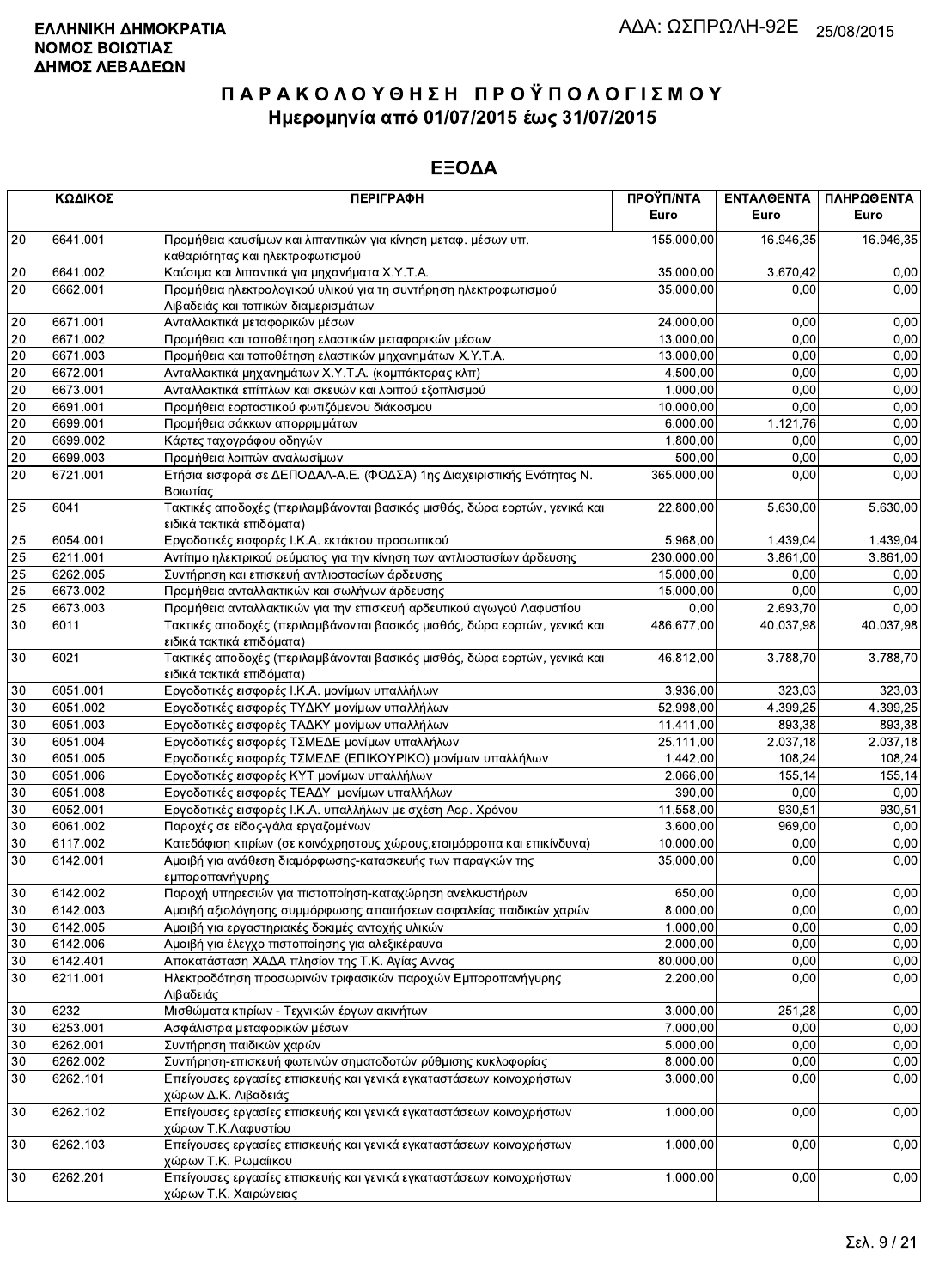|        | ΚΩΔΙΚΟΣ  | <b>ПЕРІГРАФН</b>                                                                                                                                  | ΠΡΟΫΠ/ΝΤΑ<br>Euro | <b>ENTAAGENTA</b><br>Euro | ΠΛΗΡΩΘΕΝΤΑ<br>Euro |
|--------|----------|---------------------------------------------------------------------------------------------------------------------------------------------------|-------------------|---------------------------|--------------------|
| 30     | 6262.202 | Επείγουσες εργασίες επισκευής και γενικά εγκαταστάσεων κοινοχρήστων<br>χώρων Τ.Κ. Προφήτη Ηλία                                                    | 1.000,00          | 0,00                      | 0,00               |
| 30     | 6262.203 | Επείγουσες εργασίες επισκευής και γενικά εγκαταστάσεων κοινοχρήστων<br>χώρων Τ.Κ. Προσηλίου                                                       | 1.000,00          | 0,00                      | 0,00               |
| 30     | 6262.204 | Επείγουσες εργασίες επισκευής και γενικά εγκαταστάσεων κοινοχρήστων<br>χώρων Τ.Κ.Θουρίου                                                          | 1.000,00          | 0,00                      | 0,00               |
| 30     | 6262.205 | Επείγουσες εργασίες επισκευής και γενικά εγκαταστάσεων κοινοχρήστων<br>χώρων Τ.Κ.Βασιλικών                                                        | 1.000,00          | 0,00                      | 0,00               |
| 30     | 6262.206 | Επείγουσες εργασίες επισκευής και γενικά εγκαταστάσεων κοινοχρήστων<br>χώρων Τ.Κ.Ανθοχωρίου                                                       | 1.000,00          | 0,00                      | 0,00               |
| 30     | 6262.207 | Επείγουσες εργασίες επισκευής και γενικά εγκαταστάσεων κοινοχρήστων<br>χώρων Τ.Κ.Ακοντίου                                                         | 1.000,00          | 0,00                      | 0,00               |
| 30     | 6262.208 | Επείγουσες εργασίες επισκευής και γενικά εγκαταστάσεων κοινοχρήστων<br>χώρων Τ.Κ.Αγίου Βλασίου                                                    | 1.000,00          | 0,00                      | 0,00               |
| 30     | 6262.301 | Επείγουσες εργασίες επισκευής και γενικά εγκαταστάσεων κοινοχρήστων<br>χώρων Τ.Κ.Δαυλείας                                                         | 1.000,00          | 0,00                      | 0,00               |
| 30     | 6262.302 | Επείγουσες εργασίες επισκευής και γενικά εγκαταστάσεων κοινοχρήστων<br>χώρων Τ.Κ.Μαυρονερίου                                                      | 1.000,00          | 0,00                      | 0,00               |
| 30     | 6262.303 | Επείγουσες εργασίες επισκευής και γενικά εγκαταστάσεων κοινοχρήστων<br>χώρων Τ.Κ.Παρορίου                                                         | 1.000,00          | 0,00                      | 0,00               |
| 30     | 6262.401 | Επείγουσες εργασίες επισκευής και γενικά εγκαταστάσεων κοινοχρήστων<br>χώρων Τ.Κ.Αγίας Αννας                                                      | 1.000,00          | 0,00                      | 0,00               |
| 30     | 6262.402 | Επείγουσες εργασίες επισκευής και γενικά εγκαταστάσεων κοινοχρήστων<br>χώρων Τ.Κ Αγίας Τριάδας                                                    | 1.000,00          | 0,00                      | 0,00               |
| 30     | 6262.403 | Επείγουσες εργασίες επισκευής και γενικά εγκαταστάσεων κοινοχρήστων<br>χώρων Τ.Κ.Αγίου Γεωργίου                                                   | 1.000,00          | 0,00                      | 0,00               |
| 30     | 6262.404 | Επείγουσες εργασίες επισκευής και γενικά εγκαταστάσεων κοινοχρήστων<br>χώρων Τ.Κ.Αλαλκομενών                                                      | 1.000,00          | 0,00                      | 0,00               |
| 30     | 6262.405 | Επείγουσες εργασίες επισκευής και γενικά εγκαταστάσεων κοινοχρήστων<br>χώρων Τ.Κ.Κορώνειας                                                        | 1.000,00          | 0,00                      | 0,00               |
| 30     | 6262.501 | Επείγουσες εργασίες επισκευής και γενικά εγκαταστάσεων κοινοχρήστων<br>χώρων Δ.Κ. Κυριακίου                                                       | 2.000,00          | 0,00                      | 0,00               |
| 30     | 6263.001 | Συντήρηση και επισκευή μεταφορικών μέσων και μηχανημάτων                                                                                          | 36.000,00         | 0,00                      | 0,00               |
| 30     | 6263.002 | Δαπάνες για τεχνικό έλεγχο οχημάτων (ΚΤΕΟ)                                                                                                        | 600,00            | 0,00                      | 0,00               |
| 30     | 6266     | Συντήρηση Εφαρμογών λογισμικού                                                                                                                    | 2.000,00          | 0,00                      | 0,00               |
| 30     | 6277.002 | Δαπάνες προγραμματικής σύμβασης με ΔΕΠΟΔΑΛ Α.Ε (ΦΟΔΣΑ) συλλογής<br>και υγειονομικής ταφής απορριμάτων σπηλαιοβάραθρου πλησίον Τ.Κ. Αγίας<br>Αννας | 108.000,00        | 0,00                      | 0,00               |
| 30     | 6279.002 | Δαπάνη για νέα κτιριακή τριφασική παροχή στο αναψυκτήριο Χαιρώνειας                                                                               | 300,00            | 0,00                      | 0,00               |
| 30     | 6322     | Τέλη κυκλοφορίας φορτηγών αυτοκινήτων                                                                                                             | 1.255,00          | 0,00                      | 0,00               |
| $30\,$ | 6323     | Λοιπά τέλη κυκλοφορίας                                                                                                                            | 2.045,00          | 0,00                      | 0,00               |
| 30     | 6422     | Οδοιπορικά έξοδα και αποζημίωση μετακινούμενων υπαλλήλων                                                                                          | 1.300,00          | 0,00                      | 0,00               |
| 30     | 6462     | Δημοσίευση προκηρύξεων                                                                                                                            | 1.500,00          | 0,00                      | 0,00               |
| 30     | 6611.001 | Προμήθεια βιβλίων, περιοδικών και λοιπών εκδόσεων                                                                                                 | 500,00            | 0,00                      | 0,00               |
| 30     | 6615.001 | Εργασίες εκτύπωσης φωτοτυπιών                                                                                                                     | 3.000,00          | 0,00                      | 0,00               |
| 30     | 6635     | Προμήθεια λοιπών ειδών υγιεινής και καθαριότητας                                                                                                  | 150,00            | 0,00                      | 0,00               |
| 30     | 6641.001 | Προμήθεια καυσίμων και λιπαντικών για κίνηση μεταφορικών μέσων και<br>μηχανημάτων                                                                 | 42.000,00         | 5.145,00                  | 0,00               |
| 30     | 6651     | Προμήθεια υλικού τοπογραφήσεων και σχεδιάσεων                                                                                                     | 1.000,00          | 0,00                      | 0,00               |
| 30     | 6661.002 | Προμήθεια χρωμάτων για συντήρηση δημοτικών κτιρίων                                                                                                | 5.000,00          | 0,00                      | 0,00               |
| 30     | 6661.004 | Προμήθεια υαλοπινάκων-κουφωμάτων                                                                                                                  | 2.000,00          | 0,00                      | 0,00               |
| 30     | 6662.001 | Προμήθεια ξυλείας                                                                                                                                 | 2.000,00          | 1.706,63                  | 0,00               |
| 30     | 6662.002 | Προμήεια χρωμάτων για κοινόχρηστους χώρους, διαγράμμιση οδών κλπ.                                                                                 | 3.500,00          | 0,00                      | 0,00               |
| 30     | 6662.003 | Λοιπά υλικά συντήρησης και επισκευής λοιπών εγκαταστάσεων.                                                                                        | 1.000,00          | 0,00                      | 0,00               |
| 30     | 6662.004 | Προμήθεια ειδών κιγκαλερίας                                                                                                                       | 1.000,00          | 0,00                      | 0,00               |
| 30     | 6662.005 | Προμήθεια υλικών συντήρησης μεταλλικών κατασκευών κοινόχρηστων χώρων                                                                              | 1.000,00          | 0,00                      | 0,00               |
| 30     | 6662.007 | Προμήθεια σκυροδέματος                                                                                                                            | 5.000,00          | 0,00                      | 1.372,68           |
| 30     | 6662.008 | Προμήθεια ασφαλτομίγματος και ψυχρής ασφάλτου                                                                                                     | 20.000,00         | 0,00                      | 0,00               |
| 30     | 6662.009 | Προμήθεια υδραυλικών υλικών και εξαρτημάτων                                                                                                       | 5.000,00          | 0,00                      | 0,00               |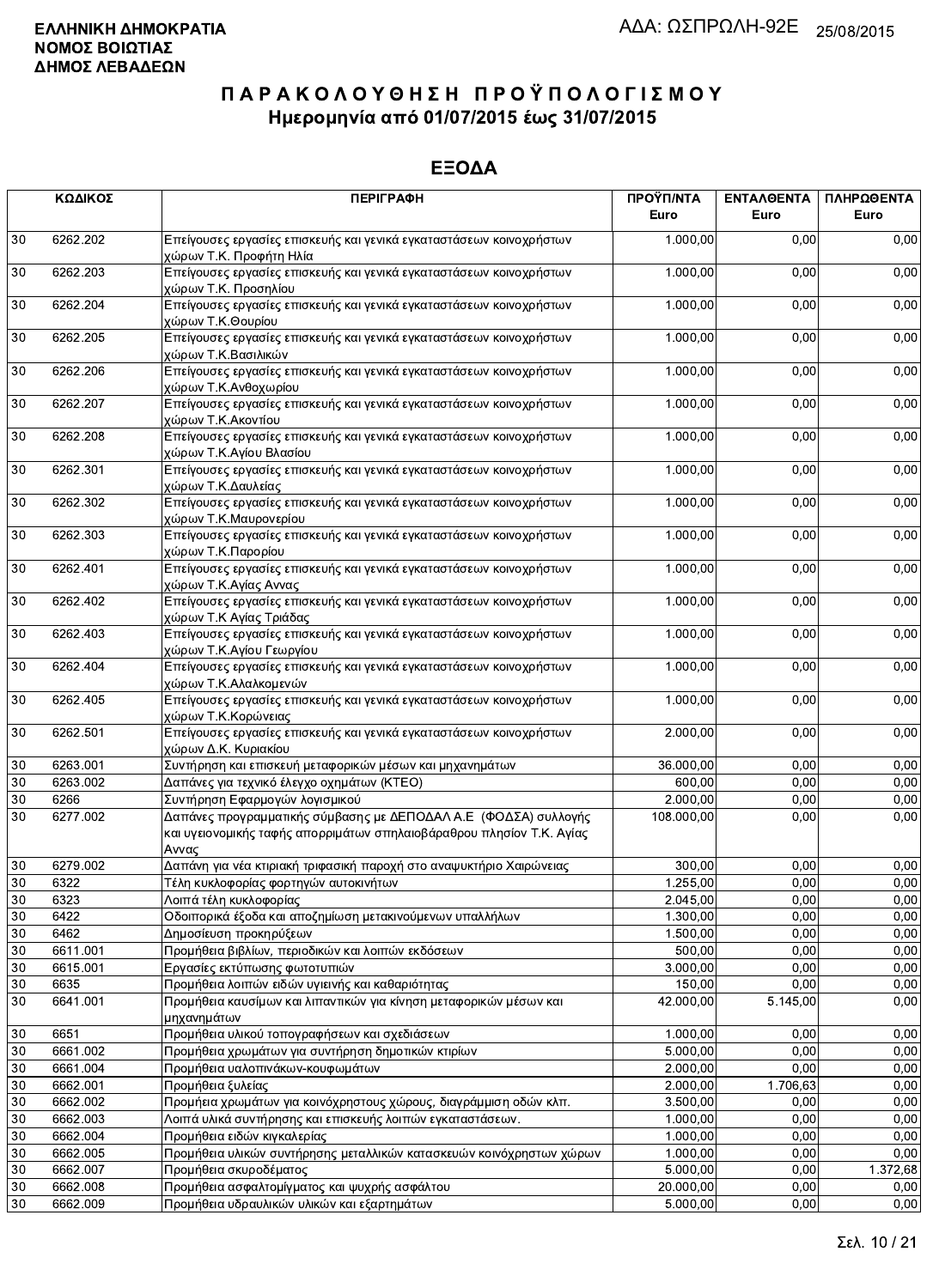|    | ΚΩΔΙΚΟΣ  | <b>ПЕРІГРАФН</b>                                                           | ΠΡΟΫΠ/ΝΤΑ<br>Euro | ΕΝΤΑΛΘΕΝΤΑ<br>Euro | ΠΛΗΡΩΘΕΝΤΑ<br>Euro |
|----|----------|----------------------------------------------------------------------------|-------------------|--------------------|--------------------|
| 30 | 6662.010 | Προμήθεια σιδηρών κιγκλιδωμάτων και φρεατίων                               | 3.000,00          | 0.00               | 0,00               |
| 30 | 6662.011 | Προμήθεια αδρανών υλικών λατομείου                                         | 15.000,00         | 2.665,87           | 0,00               |
| 30 | 6662.012 | Προμήθεια οικοδομικών υλικών                                               | 10.000,00         | 6.700,48           | 0,00               |
| 30 | 6662.013 | Προμήθεια μονωτικων-στεγανωτικών υλικών                                    | 1.000,00          | 0,00               | 0,00               |
| 30 | 6662.014 | Προμήθεια χυτοσιδηρών οριοδεικτών                                          | 750,00            | 0,00               | 0,00               |
| 30 | 6671.001 | Ανταλλακτικά οχημάτων και μηχανημάτων                                      | 7.000,00          | 0,00               | 0,00               |
| 30 | 6671.002 | Προμήθεια ελαστικών οχημάτων και μηχανημάτων                               | 10.000,00         | 0,00               | 0,00               |
| 30 | 6673.002 | Ανταλλακτικά φωτεινών σηματοδοτών                                          | 9.000,00          | 0.00               | 0,00               |
| 30 | 6673.003 | Ανταλλακτικά αντικεραυνικής προστασίας                                     | 5.000,00          | 0,00               | 0,00               |
| 30 | 6699.001 | Προμήθεια διάφορων μικροεργαλείων                                          | 500,00            | 0,00               | 0,00               |
| 30 | 6699.007 | Προμήθεια αλατιού για αντιμετώπιση επιπτώσεων από έκτακτα καιρικά          | 2.000,00          | 0,00               |                    |
|    |          | φαινόμενα (χιονοπτώσεις κ.λ.π.)                                            |                   |                    | 0,00               |
| 35 | 6011     | Τακτικές αποδοχές (περιλαμβάνονται βασικός μισθός, δώρα εορτών, γενικά και | 128.746,00        | 10.923,31          | 10.730,59          |
|    |          | ειδικά τακτικά επιδόματα)                                                  |                   |                    |                    |
| 35 | 6041     | Τακτικές αποδοχές (περιλαμβάνονται βασικός μισθός, δώρα εορτών, γενικά και | 16.476,00         | 0,00               | 0,00               |
|    |          | ειδικά τακτικά επιδόματα)                                                  |                   |                    |                    |
| 35 | 6051.001 | Εργοδοτικές εισφορές Ι.Κ.Α. μονίμων υπαλλήλων                              | 5.400,00          | 443,65             | 443,65             |
| 35 | 6051.002 | Εργοδοτικές εισφορές ΤΥΔΚΥ μονίμων υπαλλήλων                               | 13.624,00         | 1.159,00           | 1.134,91           |
| 35 | 6051.003 | Εργοδοτικές εισφορές ΤΑΔΚΥ μονίμων υπαλλήλων                               | 3.183,00          | 261,29             | 261,29             |
| 35 | 6054.001 | Εργοδοτικές εισφορές Ι.Κ.Α. εκτάκτου προσωπικού                            | 4.250,00          | 0.00               | 0,00               |
| 35 | 6061.001 | Παροχές σε είδος-είδη ατομικής προστασίας εργαζομένων (ένδυση κλπ)         | 500,00            | 0,00               | 0,00               |
| 35 | 6061.002 | Παροχές σε είδος- γάλα εργαζομένων                                         | 1.300,00          | 350,25             | 0,00               |
| 35 | 6233.001 | Μίσθωση μηχανημάτων για αντιμετώπιση εκτάκτων αναγκών για δράσεις          | 11.846,76         | 6.012,24           | 0,00               |
|    |          | πολιτικής προστασίας                                                       |                   |                    |                    |
| 35 | 6233.002 | Μίσθωση μηχανημάτων για Αποχιονισμό, αντιπλημμυρική προστασία και          | 20.000,00         | 0,00               | 0,00               |
|    |          | λοιπές δράσεις πολιτικής προστασίας                                        |                   |                    |                    |
| 35 | 6233.010 | Μίσθωση μηχανημάτων για την αντιμετώπιση εκτάκτων αναγκών για δράσεις      | 15.000,00         | 0,00               | 0,00               |
|    |          | πολιτικής προστασίας στην Δημοτική Ενότητα Λιβαδειάς                       |                   |                    |                    |
| 35 | 6233.201 | Μίσθωση μηχανημάτων για την αντιμετώπιση εκτάκτων αναγκών για δράσεις      | 10.000,00         | 0,00               | 0,00               |
|    |          | πολιτικής προστασίας στην Δημοτική Ενότητα Χαιρώνειας                      |                   |                    |                    |
| 35 | 6233.302 | Μίσθωση μηχανημάτων για αντιμετώπιση εκτάκτων αναγκών για δράσεις          | 10.000,00         | 0,00               | 0,00               |
|    |          | πολιτιικής προστασίας στην Δημοτική Ενότητα Δαύλειας                       |                   |                    |                    |
| 35 | 6233.402 | Μίσθωση μηχανημάτων για αντιμετώπιση εκτάκτων αναγκών για δράσεις          | 10.000,00         | 0,00               | 0,00               |
|    |          | πολιτικής προστασίας στην Δημοτική Ενότητας Κορωνείας                      |                   |                    |                    |
| 35 | 6233.503 | Μίσθωση μηχανημάτων για αντιμετώπιση εκτάκτων αναγκών για δράσεις          | 10.000,00         | 0,00               | 0,00               |
|    |          | πολιτικής προστασίας στην Δημοτική Ενότητα Κυριακίου                       |                   |                    |                    |
| 35 | 6262.002 | Συντήρηση και επισκευή συντριβανιών                                        | 1.000,00          | 0,00               | 0,00               |
| 35 | 6264.001 | Συντήρηση και επισκευή λοιπών μηχανημάτων                                  | 2.500,00          | 0,00               | 0,00               |
| 35 | 6265     | Συντήρηση και επισκευή επίπλων και λοιπού εξοπλισμού σκευών και λοιπού     | 500,00            | 0,00               | 0,00               |
|    |          | εξοπλισμού                                                                 |                   |                    |                    |
| 35 | 6635     | Προμήθεια λοιπών ειδών υγιεινής και καθαριότητας                           | 200,00            | 0.00               | 0,00               |
| 35 | 6644     | Προμήθεια καυσίμων και λιπαντικών για λοιπές ανάγκες                       | 2.000,00          | 383,01             | 0,00               |
| 35 | 6673.001 | Προμήθεια ανταλλακτικών για αυτόματα συστήματα ποτίσματος                  | 3.500,00          | 0,00               | 0,00               |
| 35 | 6673.002 | Προμήθεια ανταλλακτικών λοιπού εξοπλισμού                                  | 3.000,00          | 1.829,64           | 0,00               |
| 35 | 6673.003 | Προμήθεια ανταλλακτικών για εγκαταστάσεις Η/Μ συντριβανιών                 | 1.000,00          | 0,00               | 0,00               |
| 35 | 6692.001 | Προμήθεια σπόρων, φυτών, δενδρυλλίων                                       | 250,00            | 0,00               | 0,00               |
| 35 | 6692.002 | Προμήθεια καλλωπιστικών φυτών                                              | 4.000,00          | 0,00               | 0,00               |
| 35 | 6692.003 | Προμήθεια δένδρων                                                          | 1.500,00          | 0,00               | 0,00               |
| 35 | 6693.001 | Προμήθεια λιπασμάτων, φαρμάκων, ζιζανιοκτόνων κλπ                          | 1.500,00          | 0,00               | 1.364,48           |
| 40 | 6011     | Τακτικές αποδοχές (περιλαμβάνονται βασικός μισθός, δώρα εορτών, γενικά και | 44.350,00         | 4.954,59           | 4.954,59           |
|    |          | ειδικά τακτικά επιδόματα)                                                  |                   |                    |                    |
| 40 | 6012     | Αποζημίωση υπερωριακής εργασίας και για εξαιρέσιμες ημέρες και νυκτερινές  | 1.300,00          | 0,00               | 0,00               |
|    |          | ώρες και λοιπές πρόσθετες αμοιβές                                          |                   |                    |                    |
| 40 | 6051.002 | Εργοδοτικές εισφορές ΤΥΔΚΥ μονίμων υπαλλήλων                               | 2.415,00          | 344,93             | 344,93             |
| 40 | 6051.003 | Εργοδοτικές εισφορές ΤΑΔΚΥ-ΤΕΑΔΥ μονίμων υπαλλήλων                         | 516,00            | 75,95              | 75,95              |
| 40 | 6051.004 | Εργοδοτικές εισφορές ΤΣΜΕΔΕ μονίμων υπαλλήλων                              | 3.512,00          | 292,62             | 292,62             |
| 40 | 6051.005 | Εργοδοτικές εισφορές ΤΣΜΕΔΕ (ΕΠΙΚΟΥΡΙΚΟ) μονίμων υπαλλήλων                 | 792,00            | 65,86              | 65,86              |
| 40 | 6051.006 | Εργοδοτικές εισφορές ΚΥΤ μονίμων υπαλλήλων                                 | 1.133,00          | 94,39              | 94,39              |
| 40 | 6331.001 | Παράβολα για την νομιμοποίηση αυθαιρέτων                                   | 5.000,00          | 0,00               | 0,00               |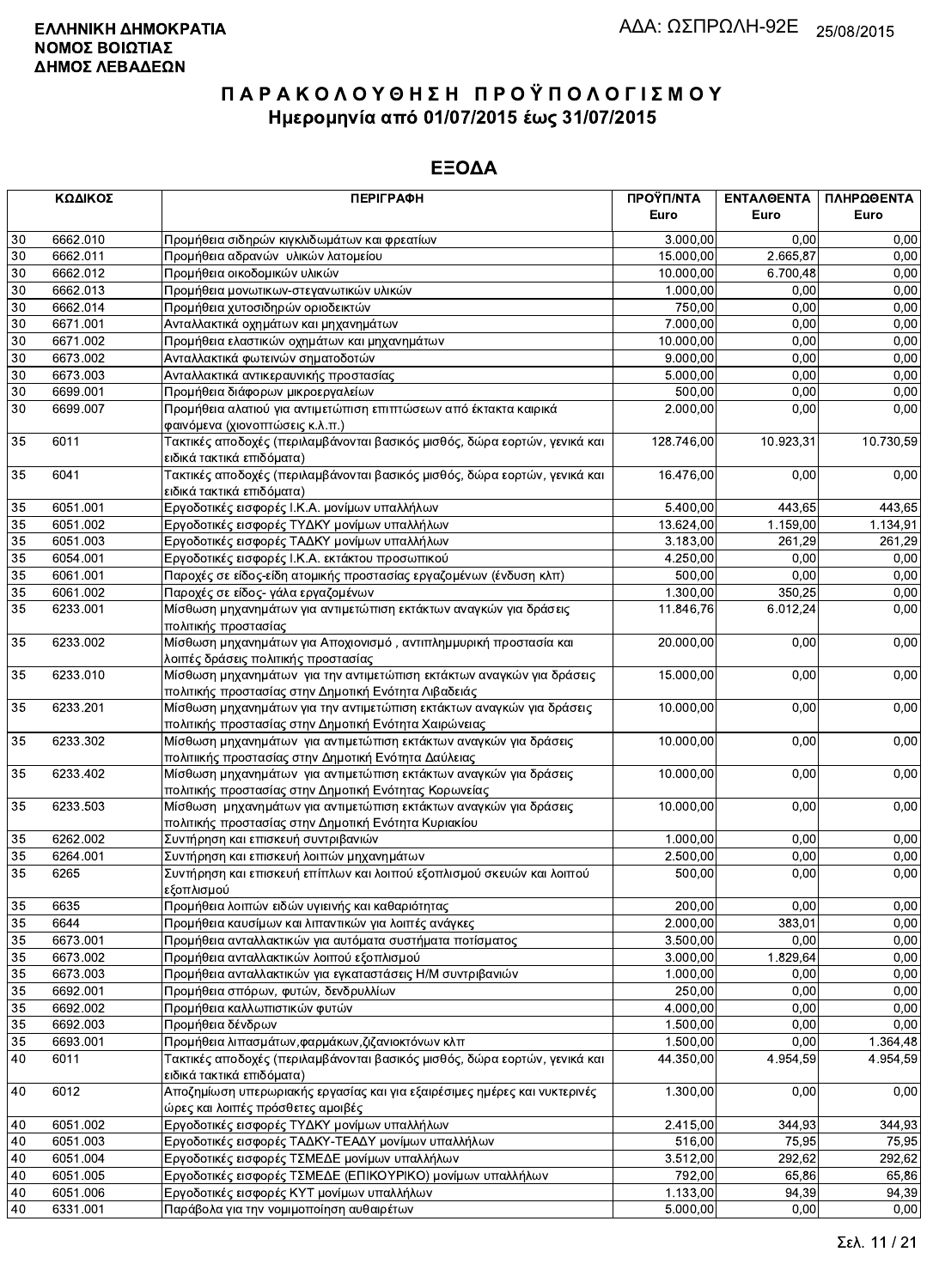| ΚΩΔΙΚΟΣ |              | <b>ПЕРІГРАФН</b>                                                                     | ΠΡΟΫΠ/ΝΤΑ<br>Euro | ΕΝΤΑΛΘΕΝΤΑ<br>Euro    | ΠΛΗΡΩΘΕΝΤΑ<br>Euro |
|---------|--------------|--------------------------------------------------------------------------------------|-------------------|-----------------------|--------------------|
|         |              |                                                                                      |                   |                       |                    |
| 40      | 6422         | Οδοιπορικά έξοδα και αποζημίωση μετακινούμενων υπαλλήλων                             | 5.000,00          | 0.00                  | 0,00               |
| 40      | 6612         | Προμήθεια γραφικής ύλης και λοιπά υλικά γραφείων                                     | 1.000,00          | 0,00                  | 0,00               |
| 40      | 6613.001     | Προμήθεια εντύπων υπηρεσιών                                                          | 500.00            | 0,00                  | 0,00               |
| 40      | 6615.002     | Εργασίες εκτύπωσης φωτοτυπιών                                                        | 1.200.00          | 0,00                  | 0,00               |
| 40      | 6634<br>6011 | Προμήθεια ειδών καθαριότητας και ευπρεπισμού                                         | 200,00            | 0,00                  | 0,00               |
| 45      |              | Τακτικές αποδοχές (περιλαμβάνονται βασικός μισθός, δώρα εορτών, γενικά και           | 44.163,00         | 3.669,00              | 3.669,00           |
| 45      | 6051.002     | ειδικά τακτικά επιδόματα)<br>Εργοδοτικές εισφορές ΤΥΔΚΥ μονίμων υπαλλήλων            | 5.521,00          | 458,62                | 458,62             |
| 45      | 6051.003     | Εργοδοτικές εισφορές ΤΑΔΚΥ μονίμων υπαλλήλων                                         | 1.274,00          | 101,64                | 101,64             |
| 45      | 6061.001     | Παροχές σε είδος-είδη ατομικής προστασίας εργαζομένων (ένδυση κλπ)                   | 500,00            | 0,00                  | 0,00               |
| 45      | 6061.002     | Παροχές σε είδος-γάλα εργαζομένων                                                    | 600,00            | 128,14                | 0,00               |
| 45      | 6279         | Λοιπές δαπάνες για ύδρευση, άρδευση, φωτισμό, καθαριότητα                            | 6.000,00          | 1.649,00              | 1.649,00           |
| 45      | 6635         | Προμήθεια λοιπών ειδών υγιεινής και καθαριότητας                                     | 150,00            | 0,00                  | 0,00               |
| 45      | 6693.001     | Προμήθεια φαρμάκων, ζιζανιοκτόνων κλπ                                                | 500,00            | 0,00                  | 288,15             |
| 45      | 6699.001     | Προμήθεια λαδιού για τις ανάγκες του Νεκροταφείου                                    | 8.500,00          | 1.758,90              | 0,00               |
| 45      | 6699.002     | Προμήθεια κεριών για τις ανάγκες του Νεκροταφείου                                    | 2.000,00          | 0,00                  | 0.00               |
| 70      | 6011         | Τακτικές αποδοχές (περιλαμβάνονται βασικός μισθός, δώρα εορτών, γενικά και           | 19.625,00         | 1.645,00              | 1.645,00           |
|         |              | ειδικά τακτικά επιδόματα)                                                            |                   |                       |                    |
| 70      | 6021         | Τακτικές αποδοχές υπαλλήλων (περιλαμβάνονται βασικός μισθός, δώρα                    | 33.101,00         | 2.704,67              | 2.704,67           |
|         |              | εορτών, γενικά και ειδικά τακτικά επιδόματα)                                         |                   |                       |                    |
| 70      | 6051.002     | Εργοδοτικές εισφορές ΤΥΔΚΥ μονίμων υπαλλήλων                                         | 2.455,00          | 205,63                | 205,63             |
| 70      | 6051.003     | Εργοδοτικές εισφορές ΤΑΔΚΥ μονίμων υπαλλήλων                                         | 590,00            | 42,56                 | 42,56              |
| 70      | 6052.001     | Εργοδοτικές εισφορές Ι.Κ.Α. εργαζομένων με σχέση Αορ. Χρόνου (υπαλλήλων              | 8.170,00          | 664,27                | 664,27             |
|         |              | τοπ. οικονομ. ανάπτυξης)                                                             |                   |                       |                    |
| 70      | 6117.001     | Δαπάνη για στείρωση σκύλων                                                           | 0,00              | 745,00                | 0,00               |
| 70      | 6262.002     | Συντήρηση Δημοτικών Ρολογιών Δήμου Λεβαδέων                                          | 4.500,00          | 713,40                | 0,00               |
| 70      | 6263         | Συντήρηση και επισκευή μεταφορικών μέσων                                             | 5.000,00          | 0,00                  | 0,00               |
| 70      | 6279.001     | Λοιπές δαπάνες για ύδρευση, άρδευση, φωτισμό, καθαριότητα                            | 87.000,00         | $\overline{8.955,23}$ | 8.955,23           |
| 70      | 6613         | Προμήθεια εντύπων και υλικών μηχανογράφησης και πολλαπλών<br>εκτυπώσεων              | 500,00            | 0.00                  | 0,00               |
| 70      | 6641         | Προμήθεια καυσίμων και λιπαντικών για κίνηση μεταφορικών μέσων                       | 7.000,00          | 555,59                | 0,00               |
| 70      | 6671.001     | Προμήθεια ανταλλακτικών μεταφορικών μέσων                                            | 1.000,00          | 0,00                  | 0,00               |
| 70      | 6671.002     | Προμήθεια ελαστικών μεταφορικών μέσων                                                | 1.500,00          | 0,00                  | 0,00               |
| 70      | 6699.001     | Προμήθεια ζωοτροφών σκύλων                                                           | 1.500,00          | 150,06                | 0,00               |
| 10      | 7133         | Έπιπλα σκεύη                                                                         | 6.000,00          | 0,00                  | 0,00               |
| 10      | 7134.001     | Μηχανογραφικός εξοπλισμός                                                            | 10.000,00         | 2.804,40              | 0,00               |
| 10      | 7134.002     | Προμήθεια λογισμικού ηλεκτρονικών υπολογιστών                                        | 12.000,00         | 0,00                  | 0,00               |
| 10      | 7134.012     | Προμήθεια εξοπλισμού για τη συνεδρίαση των συνεδριάσεων του Δ.Σ. και των             | 2.000,00          | 0,00                  | 0,00               |
|         |              | επιτροπών                                                                            |                   |                       |                    |
| 10      | 7134.013     | Κάμερα ασφαλείας εισόδου Δημαρχείου                                                  | 2.000,00          | 0,00                  | 0,00               |
| 10      | 7135.003     | Κάμερα ασφαλείας εισόδου Δημαρχείου                                                  | 2.000,00          | 0,00                  | 0,00               |
| 10      | 7135.008     | Προμήθεια τηλεόρασης (smart) για ενημέρωση, πολιτική προστασία κ.λ.π.                | 1.000,00          | 0,00                  | 0,00               |
| 10      | 7514.001     | Συμμετοχή στο μετοχικό κεφάλαιο της Διαδημοτικής Επιχείρησης                         | 261.708,00        | 0,00                  | 0,00               |
|         |              | Περιβάλλοντος και Οργάνωσης Διαχείρισης Απορριμμάτων Λιβαδειάς                       |                   |                       |                    |
|         |              | (Δ.Ε.Π.Ο.Δ.Α.Λ. - Α.Ε.)                                                              |                   |                       |                    |
| 15      | 7131.001     | Προμήθεια πλυντηρίου πιάτων                                                          | 1.000,00          | 0,00                  | 0,00               |
| 15      | 7131.002     | Προμήθεια ηλεκτρικής κουζίνας για παιδικούς σταθμούς                                 | 4.000,00          | 0,00                  | 0,00               |
| 15      | 7131.003     | Προμήθεια μηχανημάτων φυσιοθεραπείας                                                 | 3.000,00          | 0,00                  | 0,00               |
| 15      | 7131.004     | Προμήθεια κλιματιστικού για υπηρεσία Κοινωνικής Προστασίας                           | 1.000,00          | 0,00                  | 0,00               |
| 15      | 7131.005     | Προμήθεια κλιματιστικού για Κοινωνικό Παντοπωλείο                                    | 1.000,00          | 0,00                  | 0,00               |
| 15      | 7133.002     | Προμήθεια επίπλων και σκευών για Παιδικούς Σταθμούς και ΚΑΠΗ                         | 3.000,00          | 0,00                  | 0,00               |
| 15      | 7134.003     | Προμήθεια λογισμικού για το γραφείο υποστήριξης απασχόλησης                          | 2.000,00          | 0,00                  | 0,00               |
| 15      | 7134.004     | Προμήθεια πολυμηχανήματος (φωτοτυπικό-fax) για την υπηρεσία Κοινωνικής<br>προστασίας | 600,00            | 0,00                  | 0,00               |
| 15      | 7135.002     | Προμήθεια σκευών μαγειρικής                                                          | 1.000,00          | 0,00                  | 0,00               |
| 15      | 7135.009     | Προμήθεια προβολικών μηχανημάτων (projektor) για ΚΑΠΗ                                | 3.000,00          | 0,00                  | 0,00               |
| 15      | 7135.010     | Προμήθεια μηχανημάτων μέτρησης χοληστερίνης και σακχάρου                             | 200,00            | 0,00                  | 0,00               |
| 15      | 7135.011     | Προμήθεια και κατασκευή περίφραξης χώρου Κολυμβητηρίου                               | 5.000,00          | 0,00                  | 0,00               |
| 15      | 7311.103     | Βελτιωση Σχολικών Συγκροτημάτων                                                      | 14.951,80         | 0,00                  | 0,00               |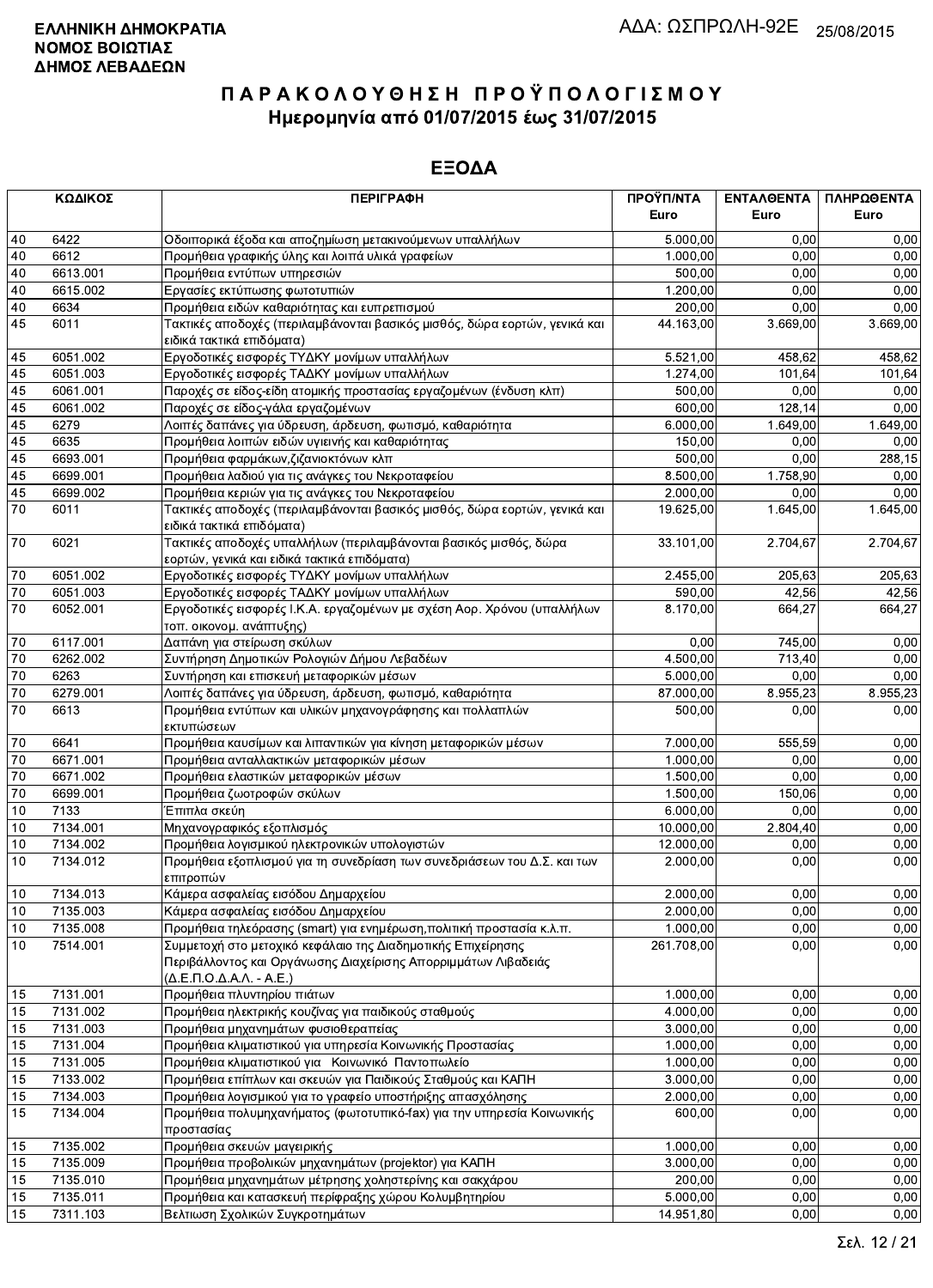|                 | ΚΩΔΙΚΟΣ  | <b>ПЕРІГРАФН</b>                                                                                                                              | ΠΡΟΫΠ/ΝΤΑ    | ΕΝΤΑΛΘΕΝΤΑ | ΠΛΗΡΩΘΕΝΤΑ |
|-----------------|----------|-----------------------------------------------------------------------------------------------------------------------------------------------|--------------|------------|------------|
|                 |          |                                                                                                                                               | Euro         | Euro       | Euro       |
| 15              | 7326.001 | Αναβάθμιση αθλητικών εγκαταστάσεων                                                                                                            | 150.000,00   | 0.00       | 0,00       |
| 15              | 7326.404 | Βελτίωση γηπέδου ποδοσφαίρου Αγίας Τριάδας                                                                                                    | 13.739,72    | 0.00       | 0,00       |
| 15              | 7331.103 | Επισκευή στέγης σχολικών κτιρίων                                                                                                              | 3.228,20     | 0,00       | 0,00       |
| 15              | 7336.001 | Συντήρηση Ανοικτού Θεάτρου Κρύας.                                                                                                             | 29.674,56    | 0,00       | 0,00       |
| 15              | 7341.201 | Ανάδειξη και Αξιοποίηση Ιστορικών Χώρων Οικισμού Χαιρώνειας                                                                                   | 24.235,44    | 0,00       | 0,00       |
| 15              | 7413.001 | Μελέτη αποκατάστασης ρηγματώσεων πέτρινου θεάτρου Λιβαδειάς                                                                                   | 5.500,00     | 0,00       | 0,00       |
| 20              | 7135.002 | Προμήθεια κάδων απορριμμάτων διαφόρων τύπων                                                                                                   | 15.000,00    | 0,00       | 0,00       |
| $20\,$          | 7135.003 | Προμήθεια διαφόρων εργαλείων                                                                                                                  | 2.000,00     | 0,00       | 0,00       |
| $\overline{20}$ | 7135.005 | Προμήθεια επιστήλιων καλαθιών απορριμμάτων                                                                                                    | 3.500,00     | 0,00       | 0,00       |
| $20\,$          | 7135.007 | Προμήθεια συστήματος τηλεματικής διαχείρησης στόλου οχημάτων                                                                                  | 11.000,00    | 0,00       | 0,00       |
| 20              | 7325.001 | Επεκτάσεις Ηλεκτροφωτισμού                                                                                                                    | 10.000,00    | 0,00       | 0,00       |
| 20              | 7325.003 | Κατασκευή νέων ηλεκτρικών διανομών                                                                                                            | 3.000,00     | 0,00       | 0,00       |
| $20\,$          | 7326.001 | Κατασκευή προστατευτικών κιγκλιδωμάτων κάδων                                                                                                  | 2.000,00     | 0,00       | 0,00       |
| $\overline{20}$ | 7341.001 | Προμήθεια ενός (1) Θρυμματιστή                                                                                                                | 340.000,00   | 0,00       | 0,00       |
| 20              | 7341.003 | Προμήθεια ενός (1) εκσκαφέα φορτωτή                                                                                                           | 105.780,00   | 0,00       | 0,00       |
| 20              | 7341.014 | Αποκατάσταση Χ.Α.Δ.Α. στις θέσεις Τουρμπάκι κοινότητας Κυριακίου και Δ.Δ.<br>Παρορίου                                                         | 2.566,29     | 0,00       | 0,00       |
| 20              | 7341.015 | Λειτουργική και Περιβαλλοντική Αναβάθμιση ΧΥΤΑ Λιβαδειάς                                                                                      | 1.754.209,43 | 0,00       | 0,00       |
| $\overline{25}$ | 7341.001 | Βελτίωση υφιστάμενου αρδευτικού έργου του Δ.Δ. Λαφυστίου Δήμου<br>Λεβαδέων                                                                    | 103.202.00   | 0,00       | 0,00       |
| 25              | 7341.404 | Μελέτη Έργων Ανακατασκευής Εσωτερικού Δικτύου, Έργων Ποσαγωγής<br>Ακαθάρτων και Εγκατάστασαης Επεξεργασιας Λυμάτων (Ε.Ε.Λ.) Αγίου<br>Γεωργίου | 76.157,81    | 0,00       | 0,00       |
| 25              | 7341.501 | Αγορά εδαφικών εκτάσεων Οικισμού Κυριακίου                                                                                                    | 5.000,00     | 0,00       | 0,00       |
| 25              | 7341.503 | Μελέτη Αποχέτευσης - Προσαγωγής Ακαθάρτων και εγκατάσταση<br>επεξεργασίας λυμάτων (Ε.Ε.Λ.) Οικισμού Κυριακίου                                 | 16.056,38    | 0,00       | 0,00       |
| 25              | 7413.001 | Μελέτη και περιβαλλοντική αδειοδότηση χρήσης νερού άρδευσης                                                                                   | 8.744,92     | 0,00       | 0,00       |
| 30              | 7134.001 | Προμήθεια λογισμικού ηλεκτρονικών υπολογιστών                                                                                                 | 2.000,00     | 0,00       | 0,00       |
| 30              | 7135.002 | Προμήθεια αναλυτή καυσαερίων                                                                                                                  | 4.000,00     | 0,00       | 0,00       |
| 30              | 7135.003 | Προμήθεια διαφόρων εργαλείων                                                                                                                  | 1.500,00     | 0,00       | 0,00       |
| 30              | 7135.007 | Προμήθεια πληροφοριακών πινακίδων και κυκλοφοριακών ρυθμίσεων και<br>ιστών                                                                    | 8.000,00     | 0,00       | 0,00       |
| 30              | 7135.008 | Προμήθεια κατόπτρων ρύθμισης κυκλοφορίας                                                                                                      | 5.000,00     | 0,00       | 0,00       |
| 30              | 7322.003 | Βελτίωση παιδικών χαρών (Δημ. Κοιν. Λιβαδειάς)                                                                                                | 30.000,00    | 0,00       | 0,00       |
| 30              | 7322.006 | Ανακατασκευή Παιδικών Χαρών                                                                                                                   | 264.306.80   | 0,00       | 0,00       |
| 30              | 7323.020 | Βελτίωση Δημοτικής Οδοποιίας Δήμου Λεβαδέων                                                                                                   | 169.931,62   | 0,00       | 0,00       |
| 30              | 7323.021 | Βελτίωση Δημοτικής Οδοποιίας (2015)                                                                                                           | 330.330,92   | 0,00       | 0,00       |
| 30              | 7325.002 | Κατασκευή Δικτύου Ηλεκτροφωτισμού οδού 28ης Οκτωβρίου Λιβαδειάς                                                                               | 5.200,00     | 0,00       | 0,00       |
| $\overline{30}$ | 7325.003 | Κατασκευή φωτισμού επί της οδού Γεωργαντά                                                                                                     | 116.985,33   | 0,00       | 0,00       |
| 30              | 7326.013 | Προστασία Υφιστάμενου Αγωγού Καυσίμων                                                                                                         | 21.879,69    | 16.069,86  | 16.069,86  |
| 30              | 7326.401 | Κατασκευή τοίχου αντιστηριξης στην Τ.Κ. Κορώνειας                                                                                             | 0,00         | 20.899,10  | 20.899,10  |
| $30\,$          | 7331.001 | Συντήρηση Δημοτικών κτιρίων Δήμου Λεβαδέων                                                                                                    | 60.000,00    | 0,00       | 0,00       |
| 30              | 7333.001 | Συντήρηση οδών-πεζοδρόμων και κοινόχρηστων χώρων                                                                                              | 97.251,83    | 0,00       | 0,00       |
| 30              | 7333.014 | Αποκατάσταση ζημιών που προκλήθηκαν από θεομηνία στο Δήμο Λεβαδέων                                                                            | 74.655,68    | 0,00       | 0,00       |
| 30              | 7333.408 | Βελτίωση δασικού δρόμου από οικισμό Κορώνειας έως στροφη Νταούμη                                                                              | 186.949,70   | 0,00       | 0,00       |
| $30\,$          | 7341.002 | Βελτίωση και ανάπλαση κοινόχρηστων χωρων οικισμού Ελικώνα                                                                                     | 550.000,00   | 0,00       | 0,00       |
| 30              | 7341.006 | Ανάπλαση-Ενοποίηση Δικτύου Πεζόδρομων (Πεζόδρομος οδού Καλιαγκάκη,<br>οδού Μπουφίδου, χώρος πρώην ΚΤΕΛ και πεζοδρόμια οδού Σπυρίδωνος)        | 392.477,72   | 0,00       | 0,00       |
| $30\,$          | 7341.007 | Διαμόρφωση μονοπατιού και αποκατάσταση-στερέωση τρίχινου γεφυριού                                                                             | 71.017,07    | 0,00       | 0,00       |
| 30              | 7341.008 | Διατήρηση και επανάχρηση αξιόλογου Βιομηχανικού Κτιριακού Αποθέματος<br>Μύλου Παπαϊωάννου-Εκπόνηση Αρχιτεκτονικής Μελέτης                     | 9.287,00     | 0,00       | 0,00       |
| 30              | 7341.009 | Διατήρηση και επανάχρηση αξιόλογου Βιομηχανικού Κτιριακού Αποθέματος<br>Μύλου Παπαιωάννου - Εκπόνηση Ηλεκτρομηχανολογικής Μελέτης             | 4.645,00     | 0,00       | 0,00       |
| 30              | 7341.010 | Διατήρηση και επανάχρηση αξιόλογου Βιομηχανικού Κτιριακού Αποθέματος<br>Μύλου Παπαιωάννου - Εκπόνηση Στατικής Μελέτης                         | 4.645,00     | 0,00       | 0,00       |
| 30              | 7341.011 | Διατήρηση και επανάχρηση αξιόλογου Βιομηχανικού Κτιριακού Αποθέματος                                                                          | 4.645,00     | 0,00       | 0,00       |
|                 |          | Μύλου Παπαιωάννου - Εκπόνηση Ειδικής Αρχιτεκτονικής Μελέτης                                                                                   |              |            |            |
| 30              | 7341.013 | Υποστήριξη προετοιμασία φακέλλου του έργου Διατήρηση και επανάχρηση<br>αξιόλονου Βιομηχανικού Κτιριακού Αποθέματος Μύλου Παπαιώννου           | 10.568,00    | 0,00       | 0,00       |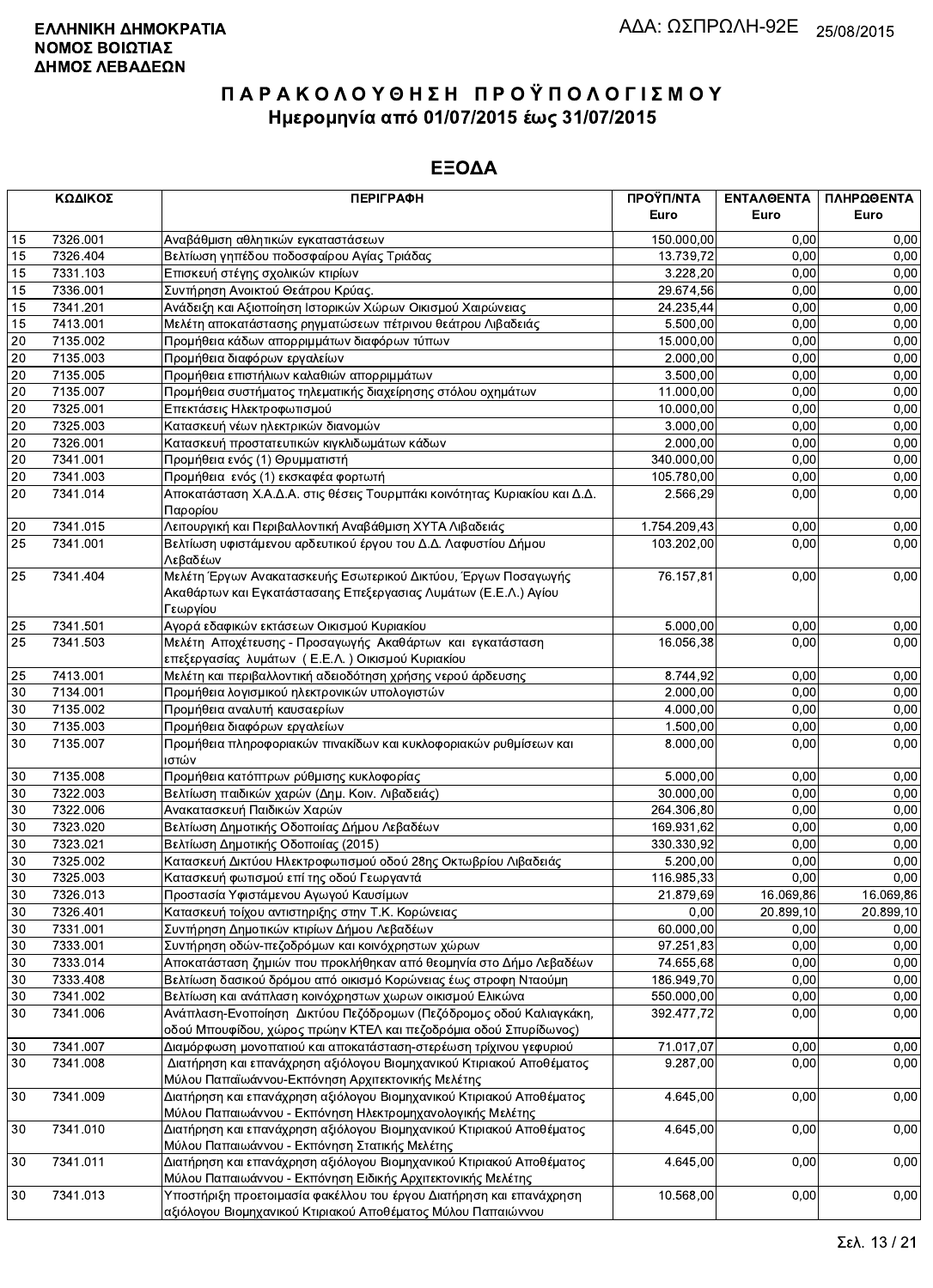|          | ΚΩΔΙΚΟΣ      | <b>ПЕРІГРАФН</b>                                                                                                                                                                                                                      | ΠΡΟΫΠ/ΝΤΑ<br>Euro       | <b>ENTAA@ENTA</b><br>Euro | ΠΛΗΡΩΘΕΝΤΑ<br>Euro |
|----------|--------------|---------------------------------------------------------------------------------------------------------------------------------------------------------------------------------------------------------------------------------------|-------------------------|---------------------------|--------------------|
| 30       | 7341.015     | Υπογειοποίηση εναερίου δικτύου πεζοδρόμου επί της οδού Μπουφίδου (3ο<br>υποέργο της πραξης Ανάπλαση-Ενοποίηση Δικτύου Πεζοδρομων<br>(Πεζοδρομος οδού Καλλιαγκάκη, οδού Μπουφιδου, χωρος πρωην ΚΤΕΛ και<br>πεζοδρομια οδού Σπυρίδωνος) | 42.733,10               | 0,00                      | 0,00               |
| 30       | 7341.016     | Σωστικές Ανασκαφές (2ο υποέργο της πραξης Ανάπλαση-Ενοποίηση<br>Δικτύου Πεζοδρομων (Πεζοδρομος οδού Καλλιαγκάκη, οδού Μπουφιδου,<br>χωρος πρωην ΚΤΕΛ και πεζοδρομια οδού Σπυρίδωνος)                                                  | 1,00                    | 0,00                      | 0,00               |
| 30       | 7341.401     | Βελτίωση και Ανάπλαση Κοινόχρηστων χώρων ΤΚ Κορώνειας                                                                                                                                                                                 | 358.598,58              | 0,00                      | 0,00               |
| 30       | 7411.001     | Αρχιτεκτονικός Διαγωνισμός-Μελέτες Νέου Δημαρχείου (Δημοτικής Κοινότητας<br>Λιβαδειάς)                                                                                                                                                | 100.000,00              | 0,00                      | 0,00               |
| 30       | 7412.402     | Μελέτη Στατικής επάρκειας του φορέα στήριξης της Πλατείας της Δημοτικής<br>Κοινότητας Αγίου Γεωργίου                                                                                                                                  | 5.473,50                | 0,00                      | 0,00               |
| 30       | 7413.005     | Μελέτη Αποκατάστασης Ιστορικού Μηχανολογικού Εξοπλισμού Μύλων<br>Παπαιωάννου                                                                                                                                                          | 6.150,00                | 0,00                      | 5.477,19           |
| 30       | 7413.301     | Συγκοινωνιακή προκαταρκτική μελέτη για το έργο πρόσβασης του νέου<br>Χιονοδρομικού Κέντρου Παρνασσού στην ευρύτερη περιοχή της θέσης<br><b>AKPINO</b>                                                                                 | 13.306,36               | 0,00                      | 0,00               |
| 30       | 7413.302     | Γεωλογική μελέτη για το έργο πρόσβασης του νέου Χιονοδρομικού<br>Κέντρου Παρνασσού στην ευρύτερη περιοχή της θέσης ΑΚΡΙΝΟ                                                                                                             | 7.862,85                | 0,00                      | 0,00               |
| 30       | 7413.303     | Προμελέτη Περιβαλλοντικών Επιπτώσεων για το έργο πρόσβασης του<br>νέου Χιονοδρομικού Κέντρου Παρνασσού στην ευρύτερη περιοχή της<br>θέσης AKPINO                                                                                      | 7.862,85                | 0,00                      | 0,00               |
| 30       | 7413.307     | Έργα δασικής αναψυχής προστασίας και ανάδειξης του φυσικού<br>περιβάλλοντος στη θέση Λαπαθιά του Δήμου Δαύλειας                                                                                                                       | 3.750,99                | 0,00                      | 0,00               |
| 35       | 7135.001     | Προμήθεια λοιπού κεφαλαιακού εξοπλισμού (εργαλείων κλπ συναφών ειδών)                                                                                                                                                                 | 3.000,00                | 1.160,05                  | 0,00               |
| 35       | 7135.002     | Προμήθεια εξοπλισμού (χλοοκοπτικών μηχανημάτων κλπ) για την<br>αντιμετώπιση δράσεων πολιτικής προστασίας                                                                                                                              | 2.000,00                | 0,00                      | 0,00               |
| 40       | 7111.003     | Αποζημίωση ιδιοκτησίων για την διάνοιξη της οδού Ρούμελης από την οδό<br>Χαιρωνείας εως την οδό Ορχομενού (1/2012 πράξη αναλογισμού)                                                                                                  | 50.114,38               | 0,00                      | 0,00               |
| 40       | 7111.004     | Αποζημίωση ιδιοκτησιών στο πάρκο της Έρκυνας από την οδό Θουκιδίδου<br>έως την οδό Ξενοφώντος                                                                                                                                         | 90.752,00               | 0,00                      | 0,00               |
| 40       | 7135.001     | Προμήθεια γεωδαιτικού σταθμού                                                                                                                                                                                                         | 7.000,00                | 5.412,00                  | 0,00               |
| 40       | 7341.201     | Μελέτη Σχεδιου Χωροταξικής και Οικιστικής Οργανωσης Ανοικτής Πόλης<br>Δήμου Χαιρώνειας                                                                                                                                                | 16.751,67               | 0,00                      | 0,00               |
| 40       | 7341.501     | Μελέτη Γενικού Πολεοδομικού Σχεδίου Κοινότητας Κυριακίου                                                                                                                                                                              | 16.705,75               | 0,00                      | 0,00               |
| 45       | 7135.001     | Προμήθεια λοιπού κεφαλαιακού εξοπλισμού (εργαλείων κλπ. συναφών<br>ειδών)                                                                                                                                                             | 1.000,00                | 0.00                      | 0,00               |
| 45       | 7326.001     | Κατασκευή περίφραξης νέου Νεκροταφείου                                                                                                                                                                                                | 63.738,00               | 0,00                      | 0,00               |
| 80       | 8111.001     | Αμοιβές και έξοδα προσωπικού                                                                                                                                                                                                          | 4.250,00                | 279,77                    | 279,77             |
| 80       | 8112         | Αμοιβές αιρετών αρχόντων και τρίτων                                                                                                                                                                                                   | 11.500,00               | 0,00                      | 0,00               |
| 80       | 8113         | Αμοιβές και έξοδα τρίτων Παροχές τρίτων                                                                                                                                                                                               | 125.000,00              | 0,00                      | 0,00               |
| 80       | 8115         | Διάφορα έξοδα                                                                                                                                                                                                                         | 25.000,00               | 0,00                      | 0,00               |
| 80<br>80 | 8116<br>8117 | Δαπάνες προμήθειας αναλωσίμων<br>Λοιπά έξοδα                                                                                                                                                                                          | 40.000,00<br>220.000,00 | 0,00<br>0,00              | 0,00<br>0,00       |
| 80       | 8121         | Αγορές κτιρίων τεχνικών έργων και προμήθειες παγίων                                                                                                                                                                                   | 449.136,00              | 0,00                      | 86.098,28          |
| 80       | 8122         | Έργα                                                                                                                                                                                                                                  | 139.432,73              | 0,00                      | 0,00               |
| 80       | 8123         | Μελέτες Έρευνες πειραματικές εργασίες και ειδικές δαπάνες                                                                                                                                                                             | 28.853,55               | 0,00                      | 0,00               |
| 80       | 8131         | Φορολογικά πρόστιμα και προσαυξήσεις (ΠΟΕ)                                                                                                                                                                                            | 8.000,00                | 0,00                      | 0,00               |
| 80       | 8211         | Απόδοση εισφοράς υπέρ του Δημοσίου στις αποδοχές και τα έξοδα<br>παράστασης                                                                                                                                                           | 200.360,00              | 14.551,62                 | 14.551,62          |
| 80       | 8221         | Απόδοση φόρων μισθωτών υπηρεσιών                                                                                                                                                                                                      | 259.350,00              | 18.505,56                 | 18.505,56          |
| 80       | 8222         | Απόδοση φόρων και χαρτόσημο Δημάρχων Αντιδημάρχων, μελών Δημοτικών<br>Συμβουλίων και λοιπών συλλογικών οργάνων                                                                                                                        | 7.386,00                | 210,72                    | 210,72             |
| 80       | 8223         | Απόδοση φόρων προμηθευτών εργολάβων ελ. επαγγελματιών κ.λ.π.                                                                                                                                                                          | 141.500,00              | 18.840,09                 | 18.840,09          |
| 80       | 8224         | Λοιπές αποδόσεις κρατήσεων υπέρ του Δημοσίου                                                                                                                                                                                          | 90.302,17               | 0,00                      | 0,00               |
| 80       | 8231         | Εισφορές σε ασφαλιστικούς οργανισμούς και ταμεία                                                                                                                                                                                      | 1.393.100,00            | 99.210,10                 | 99.210,10          |
| 80       | 8232         | Εισφορά για το εφάπαξ βοήθημα του Ν 103/75                                                                                                                                                                                            | 3.989,00                | 0,00                      | 0,00               |
| 80       | 8241         | Κρατήσεις στις αποδοχές για την εξόφληση δανείων του ΤΠ & Δ                                                                                                                                                                           | 91.400,00               | 5.788,21                  | 5.788,21           |
| 80       | 8242         | Λοιπές κρατήσεις υπέρ τρίτων                                                                                                                                                                                                          | 275.000,00              | 16.026,41                 | 16.026,41          |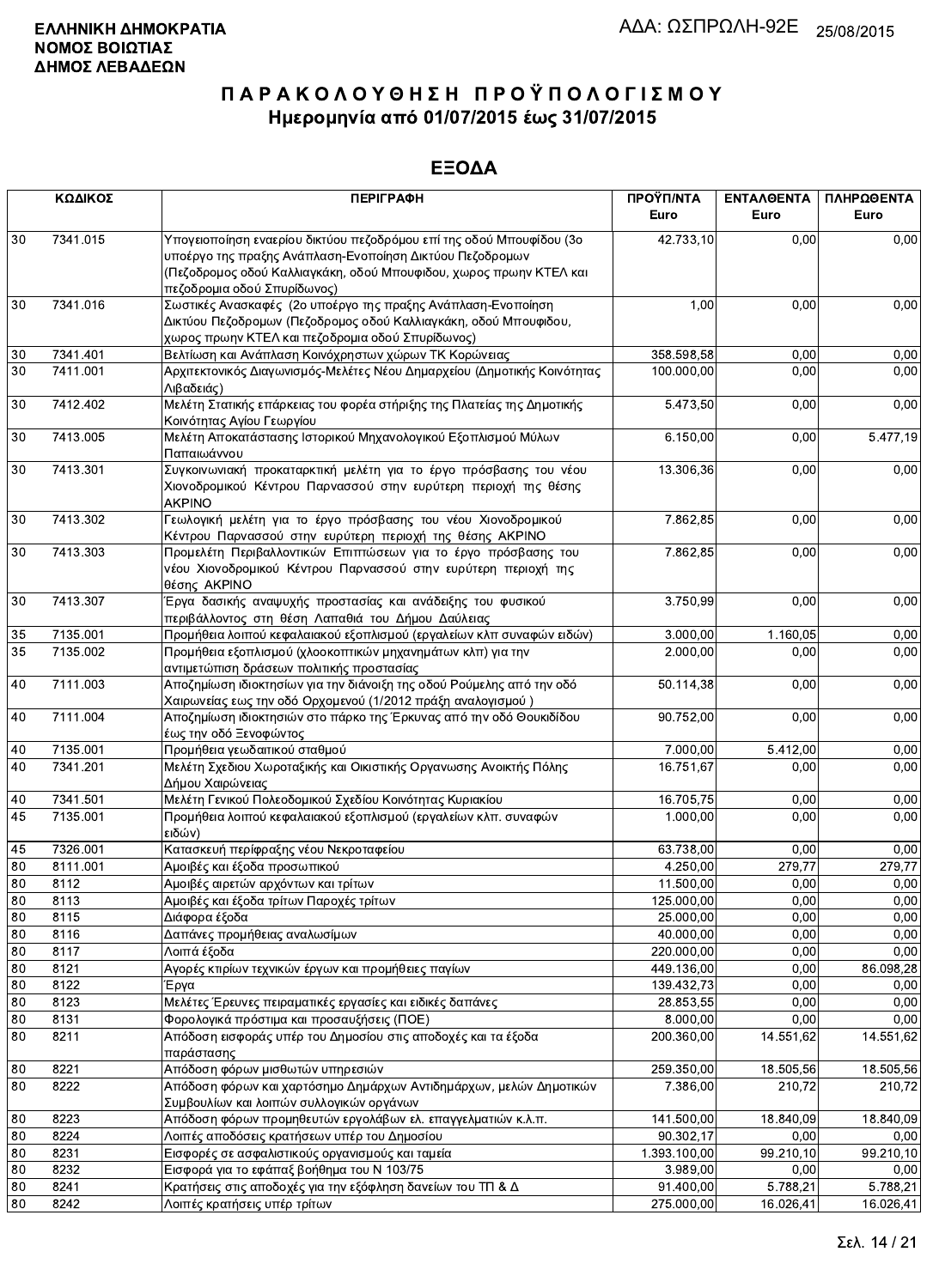|    | ΚΩΔΙΚΟΣ  | <b>ПЕРІГРАФН</b>                                               | ΠΡΟΫΠ/ΝΤΑ     | <b>ENTAA@ENTA</b> | ΠΛΗΡΩΘΕΝΤΑ   |
|----|----------|----------------------------------------------------------------|---------------|-------------------|--------------|
|    |          |                                                                | Euro          | Euro              | Euro         |
| 80 | 8251     | Πάγια προκαταβολή                                              | 29.000,00     | 0.00              | 0,00         |
| 80 | 8261.001 | Επιστροφές αχρεωστήτως εισπραχθέντων εσόδων                    | 32.233.04     | 0.00              | 0,00         |
| 80 | 8261.002 | Λοιπές επιστροφές εισπραχθέντων εσόδων                         | 74.713.79     | 0.00 <sub>1</sub> | 0.00         |
| 80 | 8261.003 | Επιστροφές χρημάτων για επιχορηγούμενες ληξιπρόθεσμες οφειλές_ | 0.00          | 750.76            | 750.76       |
| 80 | 8511     | Προβλέψεις μη είσπραξης εισπρακτέων υπολοίπων                  | 2.958.064.27  | 0.00              | 0.00         |
| 90 | 9111     | Αποθεματικό                                                    | 449.825,66    | 0.00              | 0.00         |
|    |          | ΣΥΝΟΛΑ                                                         | 29.507.030.53 | 1.923.056.28      | 1.945.007.25 |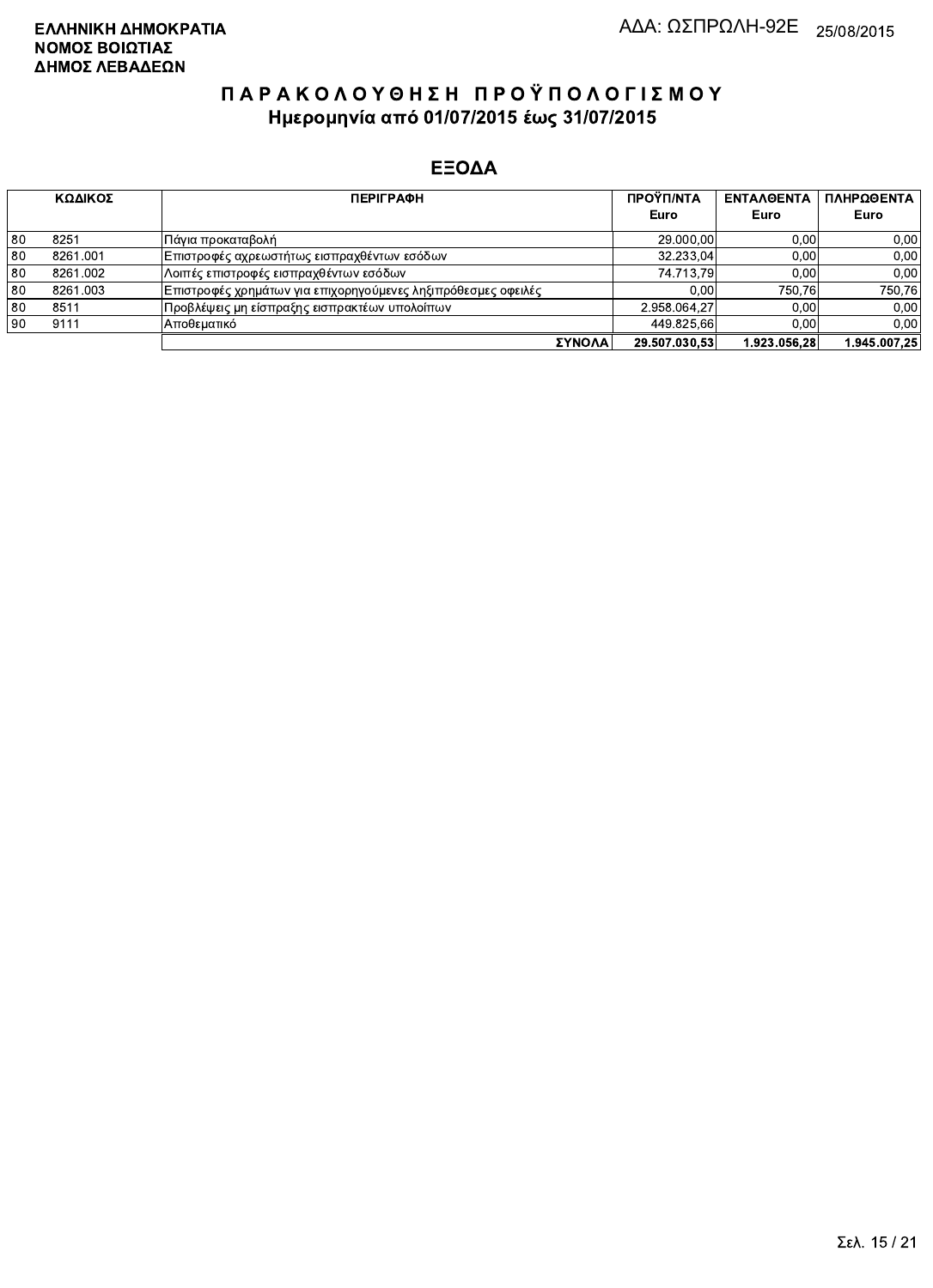#### ΓΕΝΙΚΗ ΑΝΑΚΕΦΑΛΑΙΩΣΗ

|                                         | ΠΡΟΫΠΟΛΟΓΙΣΘΕΝΤΑ<br>Euro | <b>ΒΕΒΑΙΩΘΕΝΤΑ</b><br>Euro | ΕΙΣΠΡΑΧΘΕΝΤΑ<br>Euro |
|-----------------------------------------|--------------------------|----------------------------|----------------------|
| ΕΣΟΔΑ                                   | 27.376.998,87            | 27.376.998,87              | 2.079.401.78         |
| <b>XPHMATIKO</b><br>ΥΠΟΛΟΙΠΟ<br>(K.A.3) | 2.130.031,66             | 0,00                       | 0.00                 |
| ΣΥΝΟΛΟ                                  | 29.507.030,53            | 2.036.057,98               | 2.079.401.78         |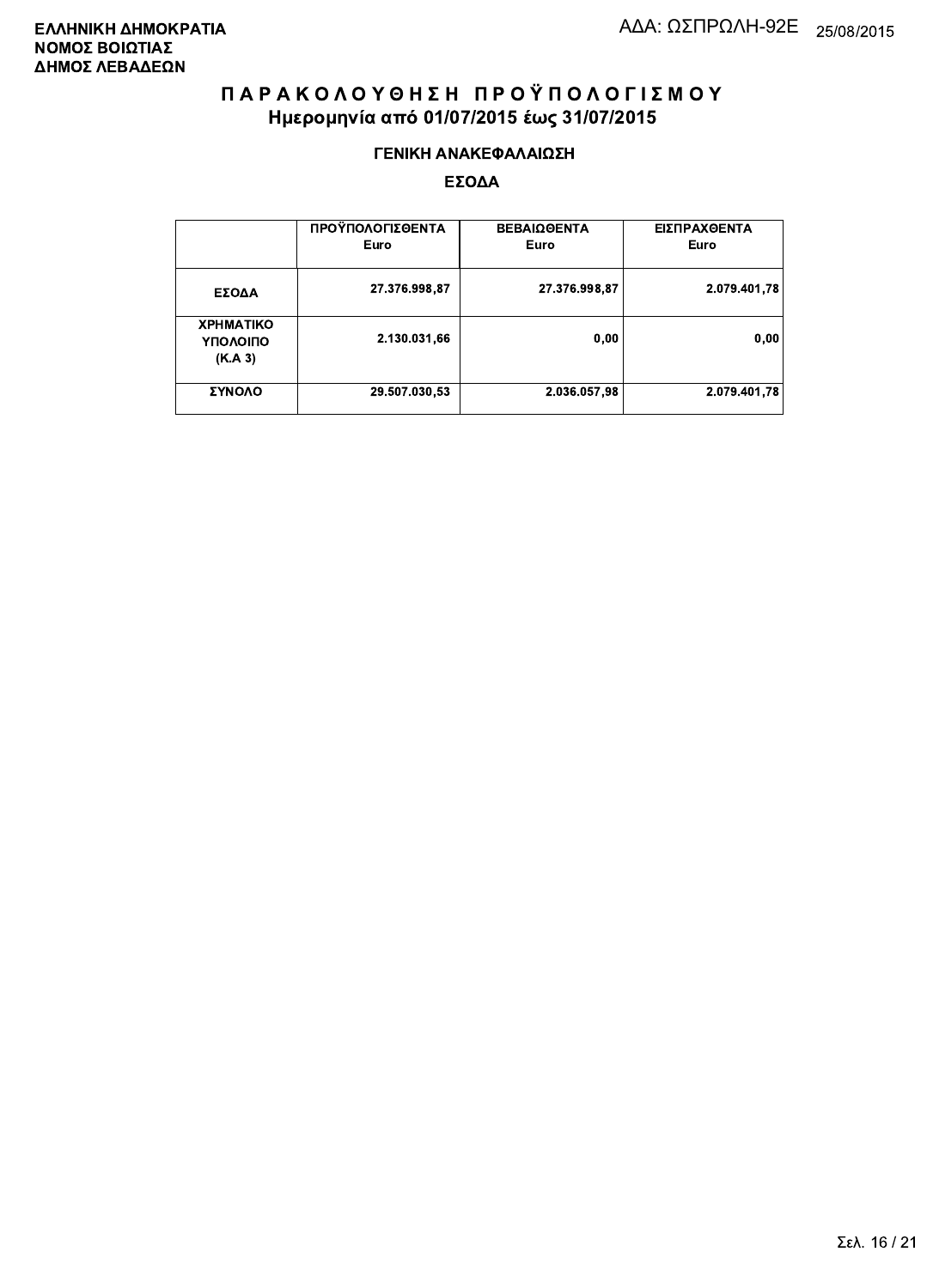#### ΕΞΟΔΑ

|             | ΠΡΟΫΠ/ΝΤΑ<br>Euro | <b>ENTAAGENTA</b><br>Euro | ΠΛΗΡΩΘΕΝΤΑ<br>Euro |
|-------------|-------------------|---------------------------|--------------------|
| ΕΞΟΔΑ       | 29.057.204,87     | 1.923.056,28              | 1.945.007,25       |
| ΑΠΟΘΕΜΑΤΙΚΟ | 449.825,66        | 0,00                      | 0,00               |
| ΣΥΝΟΛΟ      | 29.507.030,53     | 1.923.056.28              | 1.945.007,25       |
|             |                   |                           |                    |

#### ΑΝΑΚΕΦΑΛΑΙΩΣΗ 1ου ΕΠΙΠΕΔΟΥ

|  | . | <b>TINTA</b> | ົ° PENTA | ΗΡΩΘΕΝΤΔ |
|--|---|--------------|----------|----------|
|--|---|--------------|----------|----------|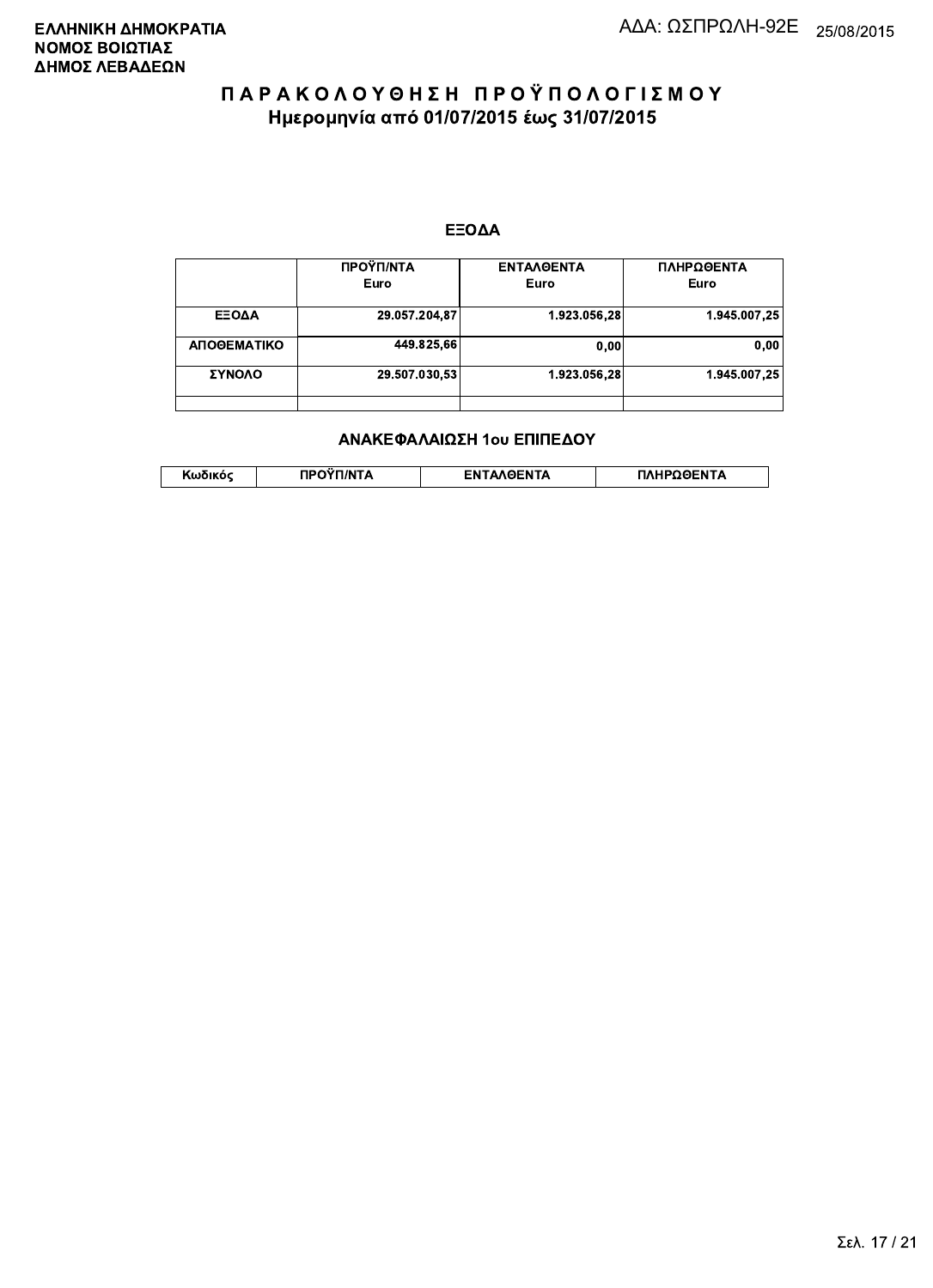ΑΝΑΚΕΦΑΛΑΙΩΣΗ ΕΣΟΔΩΝ ΑΠΟ 01/07/2015 ΕΩΣ 31/07/2015

|   | TAKTIKA EZOAA                                                               |                       |              |
|---|-----------------------------------------------------------------------------|-----------------------|--------------|
|   |                                                                             | <i>EYNOAO:</i>        | 1.768.181,92 |
|   | EKTAKTA EZOAA                                                               |                       |              |
|   |                                                                             | <i>EYNOAO:</i>        | 3.658,54     |
| 2 | ΕΣΟΔΑ ΠΑΡΕΛΘΟΝΤΩΝ ΟΙΚΟΝΟΜΙΚΩΝ ΕΤΩΝ (Π.Ο.Ε.) ΠΟΥ ΒΕΒΑΙΩΝΟΝΤΑΙ ΓΙΑ ΠΡΩΤΗ ΦΟΡΑ |                       |              |
|   |                                                                             | ΣΥΝΟΛΟ:               | 121.267,38   |
| 3 | ΕΙΣΠΡΑΞΕΙΣ ΑΠΌ ΔΑΝΕΙΑ ΚΑΙ ΑΠΑΙΤΗΣΕΙΣ ΑΠΌ Π.Ο.Ε.                             |                       |              |
|   |                                                                             | ΣΥΝΟΛΟ:               | 21.896,69    |
|   | ΕΙΣΠΡΑΞΕΙΣ ΥΠΕΡ ΤΟΥ ΔΗΜΟΣΙΟΥ ΚΑΙ ΤΡΙΤΩΝ ΚΑΙ ΕΠΙΣΤΡΟΦΕΣ ΧΡΗΜΑΤΩΝ             |                       |              |
|   |                                                                             | <i>EYNOAO:</i>        | 164.397,25   |
| 5 | ΧΡΗΜΑΤΙΚΟ ΥΠΟΛΟΙΠΟ                                                          |                       |              |
|   |                                                                             | ΣΥΝΟΛΟ:               | 0,00         |
|   |                                                                             | ΓΕΝΙΚΟ ΣΥΝΟΛΟ ΕΣΟΔΩΝ: | 2.079.401.78 |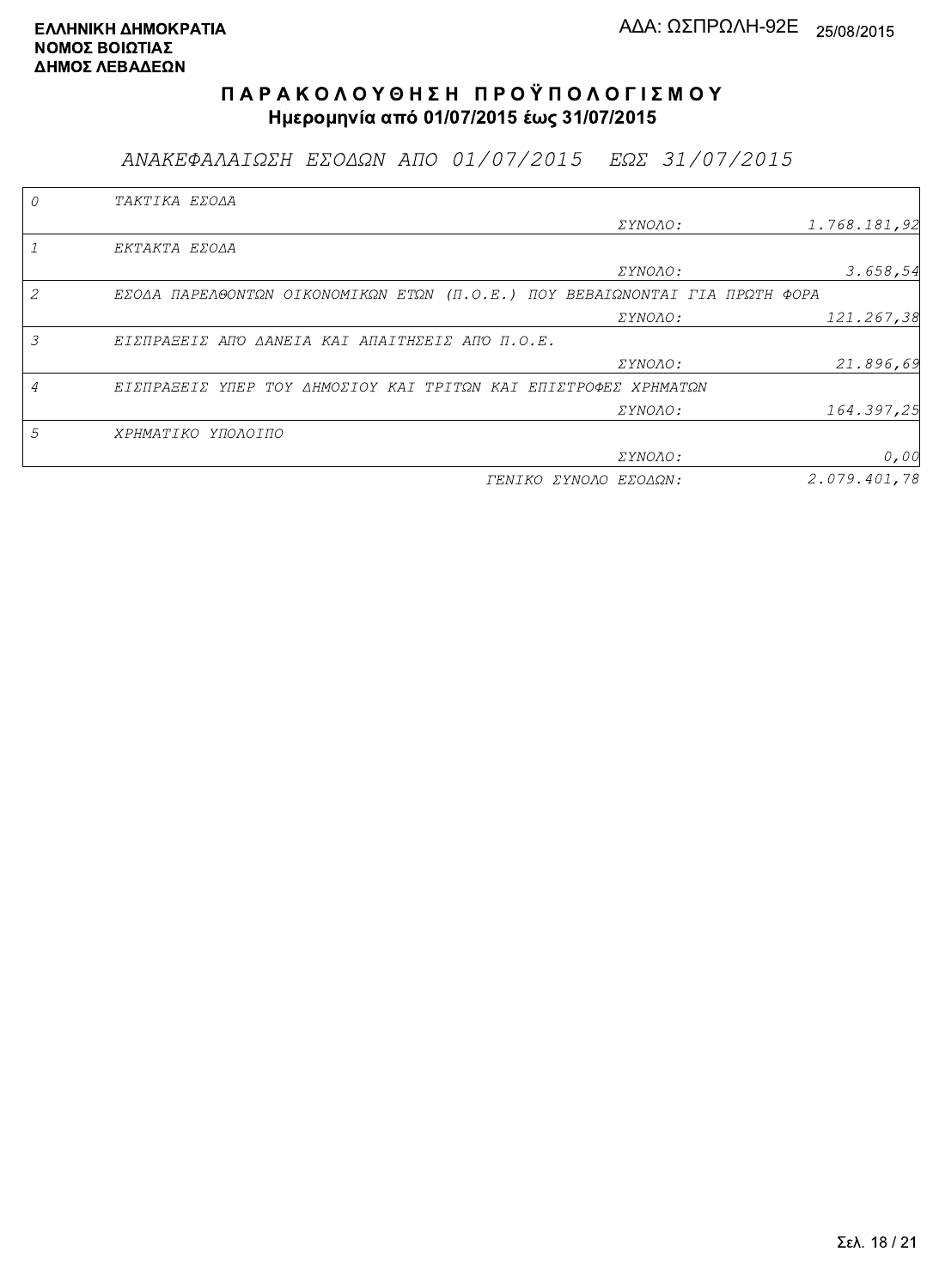## ΑΝΑΚΕΦΑΛΑΙΩΣΗ ΕΞΟΔΩΝ ΑΠΟ 01/07/2015 ΕΩΣ 31/07/2015

| 6               | Έξοδα χρήσης                                                  |                       |
|-----------------|---------------------------------------------------------------|-----------------------|
| 61              | Αμοιβές αιρετών και τρίτων                                    | 30.271,10             |
| 66              | Δαπάνες προμήθειας αναλωσίμων                                 | 25.059,80             |
| 67              | Πληρωμές για μεταβιβάσεις εισοδημάτων σε τρίτους Παραχωρήσεις | 1.014.013,22          |
|                 | - Παροχές - Επιχορηγήσεις - Επιδοτήσεις - Δωρεές              |                       |
| 63              | Φόροι - Τέλη                                                  | 0,00                  |
| 60              | Αμοιβές και έξοδα προσωπικού                                  | 389.607,09            |
| 64              | Λοιπά γενικά έξοδα                                            | 13.646,21             |
| 65              | Πληρωμές για την εξυπηρέτηση της δημόσιας πίστης              | 26.900,76             |
| 62              | Παροχές τρίτων                                                | 125.872,40            |
| 68              | Λοιπά έξοδα                                                   | 16.929,00             |
|                 | ΣΥΝΟΛΟ:                                                       | 1.642.299,58          |
| $7\overline{ }$ | Επενδύσεις                                                    |                       |
| 73              | Έργα                                                          | 36.968,96             |
| $\overline{71}$ | Αγορές κτιρίων τεχνικών έργων και προμήθειες παγίων           | 0,00                  |
| $\overline{75}$ | Τίτλοι πάγιας επένδυσης (συμμετοχές σε επιχειρήσεις)          | 0,00                  |
| 74              | Μελέτες, έρευνες, πειραματικές εργασίες και ειδικές δαπάνες   | $\overline{5.477,19}$ |
|                 | ΣΥΝΟΛΟ:                                                       | 42.446,15             |
| 8               | ΠΛΗΡΩΜΕΣ Π.Ο.Ε & ΛΟΙΠΕΣ ΑΠΟΔΟΣΕΙΣ ΚΑΙ ΠΡΟΒΛΕΨΕΙΣ              |                       |
| $\mathcal{S}1$  | Πληρωμές υποχρεώσεων (Π.Ο.Ε.)                                 | 86.378,05             |
| 82              | Λοιπές αποδόσεις                                              | 173.883,47            |
| 83              | Επιχορηγούμενες Πληρωμές Υποχρεώσεων Π.Ο.Ε.                   | 0,00                  |
| 85              | Προβλέψεις μη είσπραξης εισπρακτέων υπολοίπων βεβαιωμένων     | 0,00                  |
|                 | κατά τα ΠΟΕ εντός του οικονομικού έτους                       |                       |
|                 | ΣΥΝΟΛΟ:                                                       | 260.261,52            |
| 9               | Αποθεματικό                                                   |                       |
| 91              | Ποσό διαθέσιμο για αναπλήρωση των ανεπαρκών πιστώσεων για τη  | 0,00                  |
|                 | δημιουργία νέων μη προβλεπόμενων στον προϋπολογισμό           |                       |
|                 | ΣΥΝΟΛΟ:                                                       | 0,00                  |
|                 | FENIKO XYNOAO ESOAON:                                         | 1.945.007.25          |